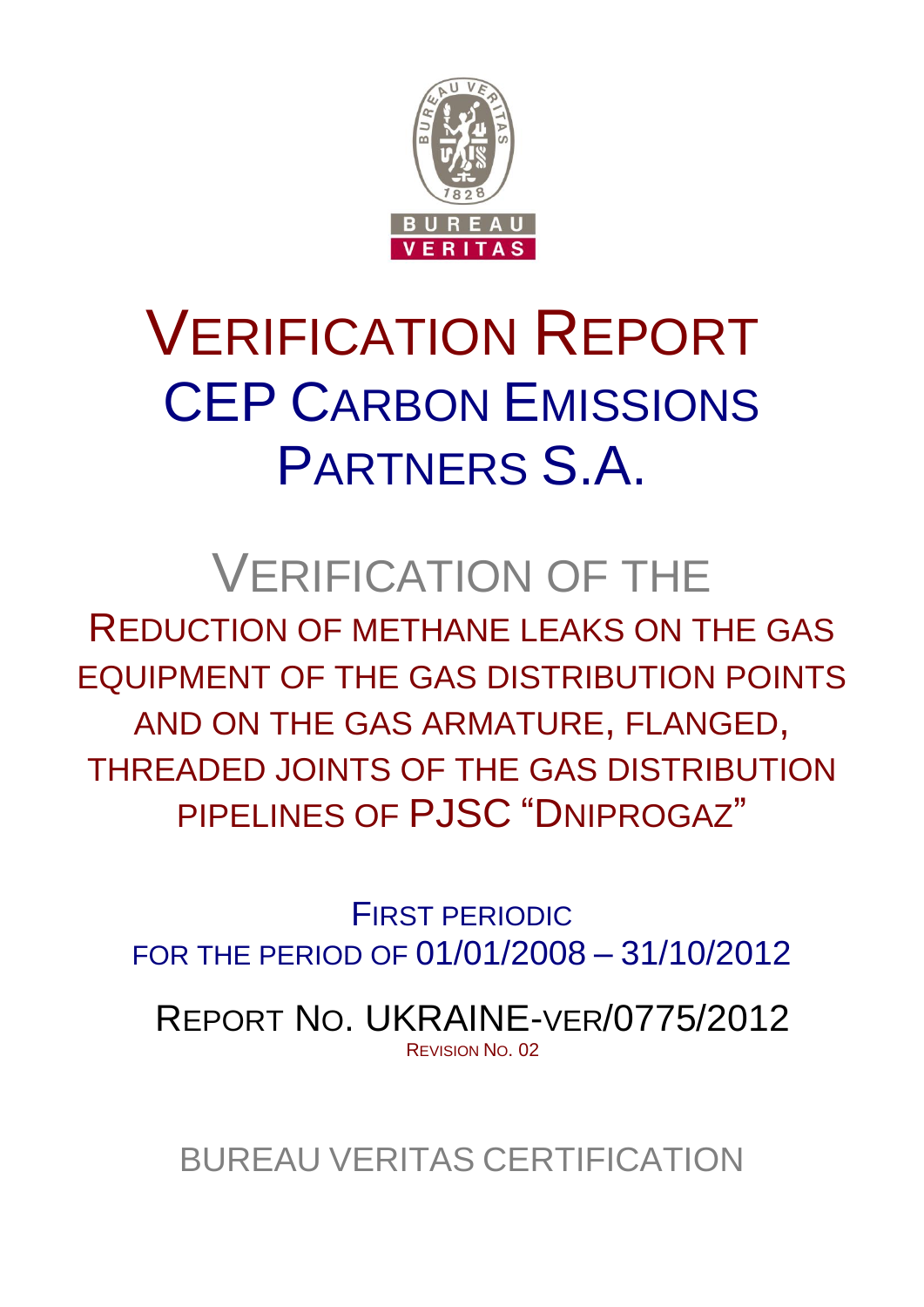**BUREAU VERITAS CERTIFICATION** 

#### Report No: UKRAINE-ver/0775/2012



**VERIFICATION REPORT** 

| Date of first issue:                               | Organizational unit:                                                                         |
|----------------------------------------------------|----------------------------------------------------------------------------------------------|
| 05/11/2012                                         | <b>Bureau Veritas Certification</b>                                                          |
|                                                    | <b>Holding SAS</b>                                                                           |
| Client:                                            | Client ref.:                                                                                 |
| CEP Carbon Emissions Partners S.A.   Fabian Knodel |                                                                                              |
| Summary:                                           |                                                                                              |
|                                                    | Bureau Veritas Certification has made the 1st periodic verification for the period of 01/01/ |
|                                                    | the "Reduction of methane leaks on the ags equipment of the ags distribution points and o    |

2008-31/10/2012 of of methane leaks on the gas equipment of the gas distribution points and on the gas armature, flanged, threaded joints of the gas distribution pipelines of PJSC "Dniprogaz" project of CEP Carbon Emissions Partners S.A. located in Dnipropetrovsk region, Ukraine, and applying JI specific approach, on the basis of UNFCCC criteria for the JI, as well as criteria given to provide for consistent project operations, monitoring and reporting. UNFCCC criteria (but for the crediting period) refer to Article 6 of the Kyoto Protocol, the JI rules and modalities and the subsequent decisions by the JI Supervisory Committee, as well as the host country criteria.

The verification scope is defined as a periodic independent review and ex post determination by the Accredited Entity of the monitored reductions in GHG emissions during defined verification period, and consisted of the following three phases: i) desk review of the monitoring report against project design and the baseline and monitoring plan; ii) follow-up interviews with project stakeholders; iii) resolution of outstanding issues and the issuance of the final verification report and opinion. The overall verification, from Contract Review to Verification Report & Opinion, was conducted using Bureau Veritas Certification internal procedures.

The first output of the verification process is a list of Clarification, Corrective Actions Requests, Forward Actions Requests (CR, CAR and FAR), presented in Appendix A.

In summary, Bureau Veritas Certification confirms that the project is implemented as planned and described in approved project design documents. Installed equipment being essential for generating emission reduction runs reliably and is calibrated appropriately. The monitoring system is in place and the project is generating GHG emission reductions. The GHG emission reduction is calculated accurately and without material errors, omissions, or misstatements, and the ERUs issued totalize 2 606 536 tonnes of  $CO<sub>2</sub>$  equivalent for the monitoring period from 01/01/2008 to 31/10/2012.

Our opinion relates to the project's GHG emissions and resulting GHG emission reductions reported and related to the approved project baseline and monitoring, and its associated documents.

| Report No.:                                                                                                                                                                                                    | Subject Group:            |                                                                                          |
|----------------------------------------------------------------------------------------------------------------------------------------------------------------------------------------------------------------|---------------------------|------------------------------------------------------------------------------------------|
| UKRAINE-ver/0775/2012                                                                                                                                                                                          | JI                        |                                                                                          |
| Project title:<br>"Reduction of methane leaks on the gas equipment<br>of the gas distribution points and on the gas<br>armature, flanged, threaded joints of the<br>distribution pipelines of PJSC "Dniprogaz" | gas                       |                                                                                          |
| Work carried out by:<br>Oleg Skoblyk - Team Leader, Climate Change Lead<br>Verifier                                                                                                                            |                           |                                                                                          |
| Volodymyr Kulish - Team Member, Climate Change<br>Verifier<br>Work reviewed by:                                                                                                                                |                           |                                                                                          |
| Ivan Sokolov - Internal Technical Reviewer<br>Oleksandr Kuzmenko - Technical Specialist                                                                                                                        |                           | No distribution without permission from the<br>Client or responsible organizational unit |
| Work approved by:<br>Ivan Sokolov - Climate Change Operational<br>Manager                                                                                                                                      | <b>Bureau Veritas Cet</b> | Limited distribution                                                                     |
| Date of this revision:<br>Rev. No.:<br>02<br>07/11/2012                                                                                                                                                        | Number of pages:<br>29    | Unrestricted distribution                                                                |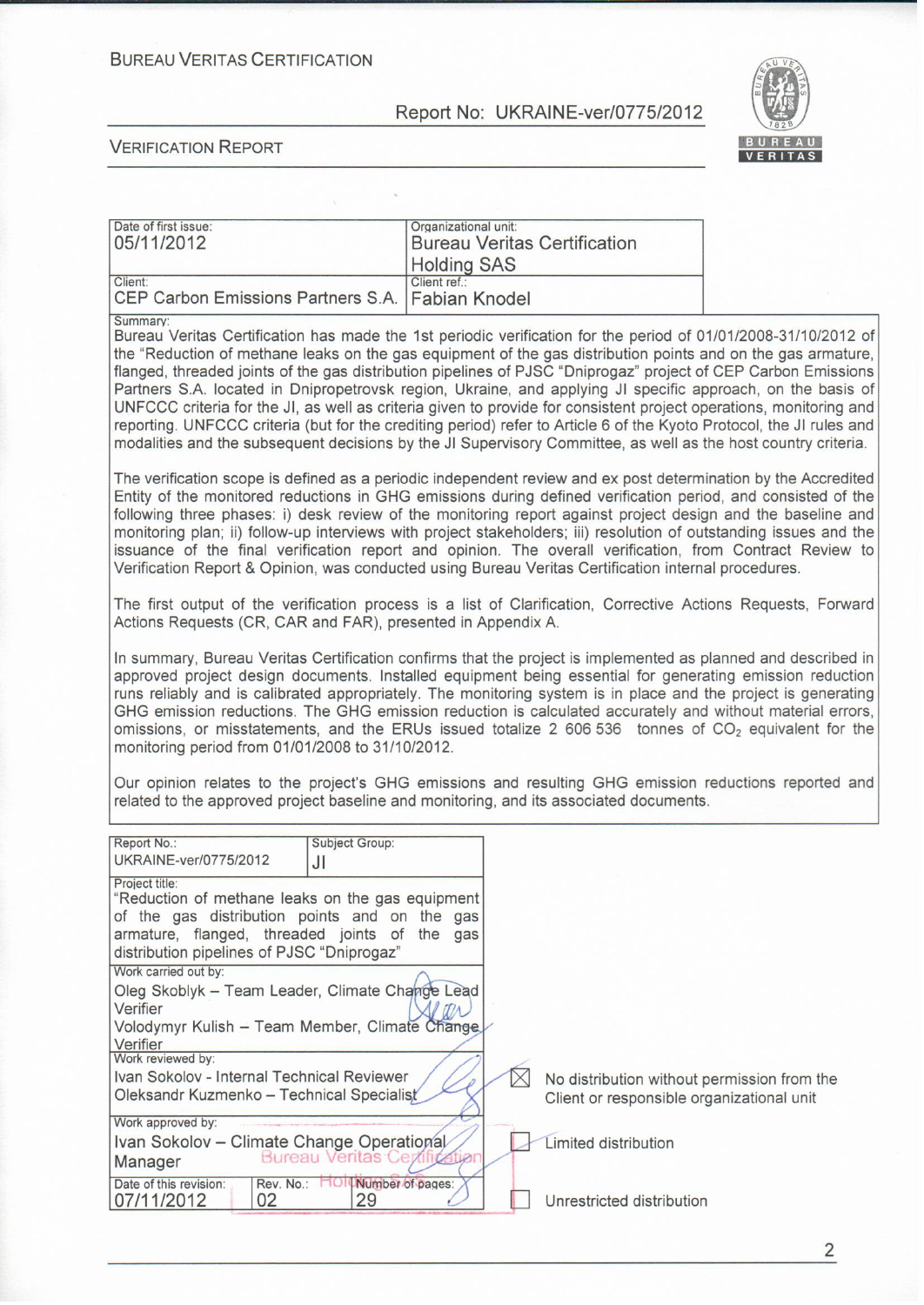VERIFICATION REPORT

# *Table of Contents Page*

| ٦<br>×<br>۰, |
|--------------|
|              |

| 1              |                                                                                | $\overline{A}$ |
|----------------|--------------------------------------------------------------------------------|----------------|
| 1.1            | Objective                                                                      | $\overline{4}$ |
| 1.2            | Scope                                                                          | $\overline{4}$ |
| 1.3            | <b>Verification Team</b>                                                       | $\overline{4}$ |
| $\overline{2}$ |                                                                                |                |
| 2.1            | <b>Review of Documents</b>                                                     | 5              |
| 2.2            | Follow-up Interviews                                                           | 6              |
| 2.3            | Resolution of Clarification, Corrective and Forward Action Requests            | 6              |
| 3              |                                                                                | $\overline{7}$ |
| 3.1            | Remaining issues and FARs from previous verifications                          | $\overline{7}$ |
| 3.2            | Project approval by Parties involved (90-91)                                   | $\overline{7}$ |
| 3.3            | Project implementation (92-93)                                                 | $\overline{7}$ |
| 3.4            | Compliance of the monitoring plan with the monitoring methodology<br>$(94-98)$ | 10             |
| 3.5            |                                                                                | 11             |
| 3.6            | Revision of monitoring plan (99-100)<br>Data management (101)                  | 11             |
| 3.7            | Verification regarding programmes of activities (102-110)                      | 12             |
|                |                                                                                |                |
| 4              |                                                                                |                |
| 5              |                                                                                |                |
|                | APPENDIX A: COMPANY PROJECT VERIFICATION PROTOCOL 20                           |                |

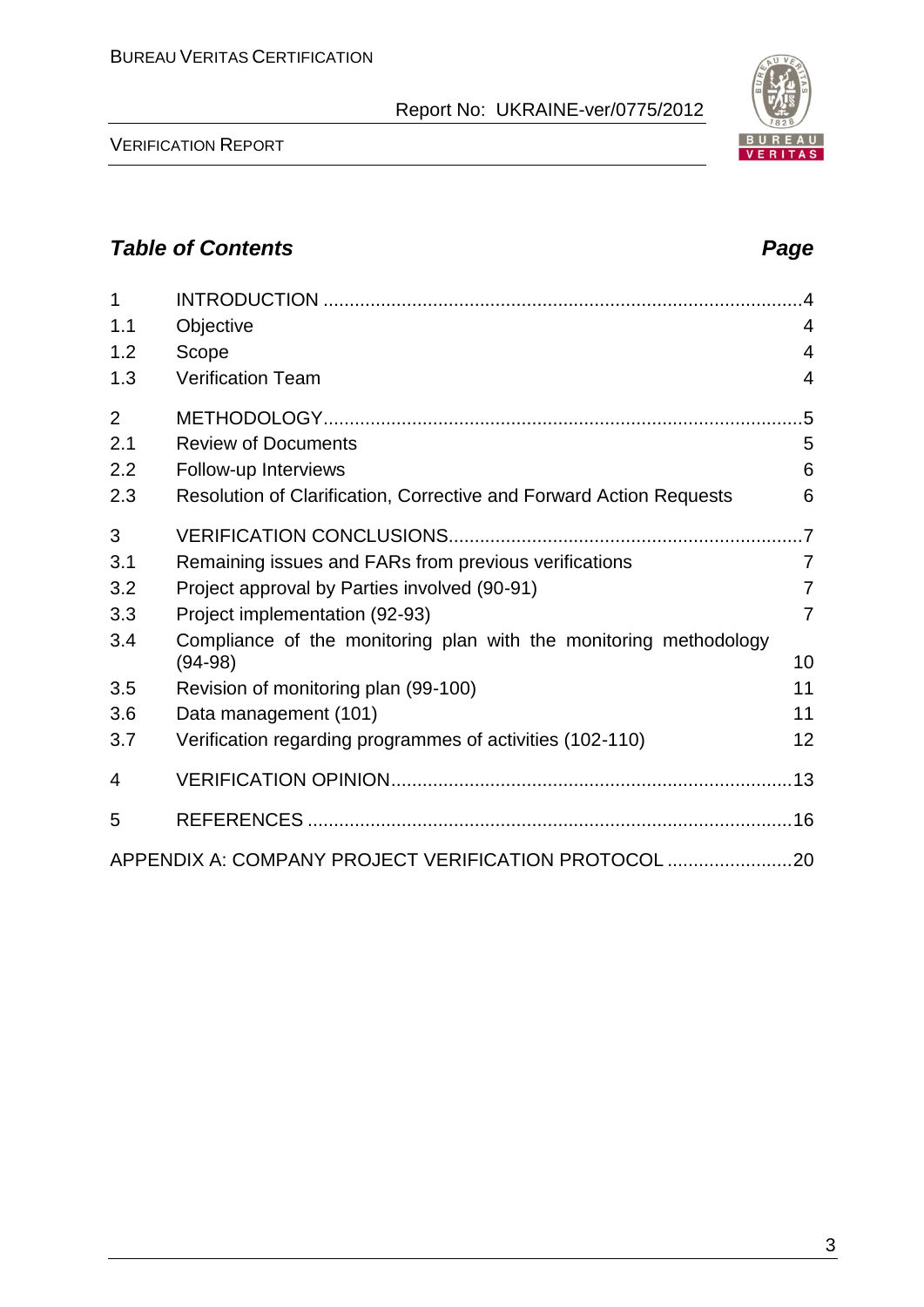

VERIFICATION REPORT

# **1 INTRODUCTION**

CEP Carbon Emissions Partners S.A. has commissioned Bureau Veritas Certification to verify the emissions reductions of its JI project "Reduction of methane leaks on the gas equipment of the gas distribution points and on the gas armature, flanged, threaded joints of the gas distribution pipelines of PJSC "Dniprogaz" (hereafter called "the project") located in Dnipropetrovsk region, Ukraine.

This report summarizes the findings of the verification of the project, performed on the basis of UNFCCC criteria, as well as criteria given to provide for consistent project operations, monitoring and reporting.

The verification covers the period from January 1, 2008 to October 31, 2012.

# **1.1 Objective**

Verification is the periodic independent review and ex post determination by the Accredited Independent Entity of the monitored reductions in GHG emissions during defined verification period.

The objective of verification can be divided in Initial Verification and Periodic Verification.

UNFCCC criteria refer to Article 6 of the Kyoto Protocol, the JI rules and modalities and the subsequent decisions by the JI Supervisory Committee, as well as the host country criteria.

# **1.2 Scope**

The verification scope is defined as an independent and objective review of the project design document, the project's baseline study, monitoring plan and monitoring report, and other relevant documents. The information in these documents is reviewed against Kyoto Protocol requirements, UNFCCC rules and associated interpretations.

The verification is not meant to provide any consulting towards the Client. However, stated requests for clarifications, corrective and/or forward actions may provide input for improvement of the project monitoring towards reductions in the GHG emissions.

# **1.3 Verification Team**

The verification team consists of the following personnel:

Oleg Skoblyk Bureau Veritas Certification Team Leader, Climate Change Lead Verifier

Volodymyr Kulish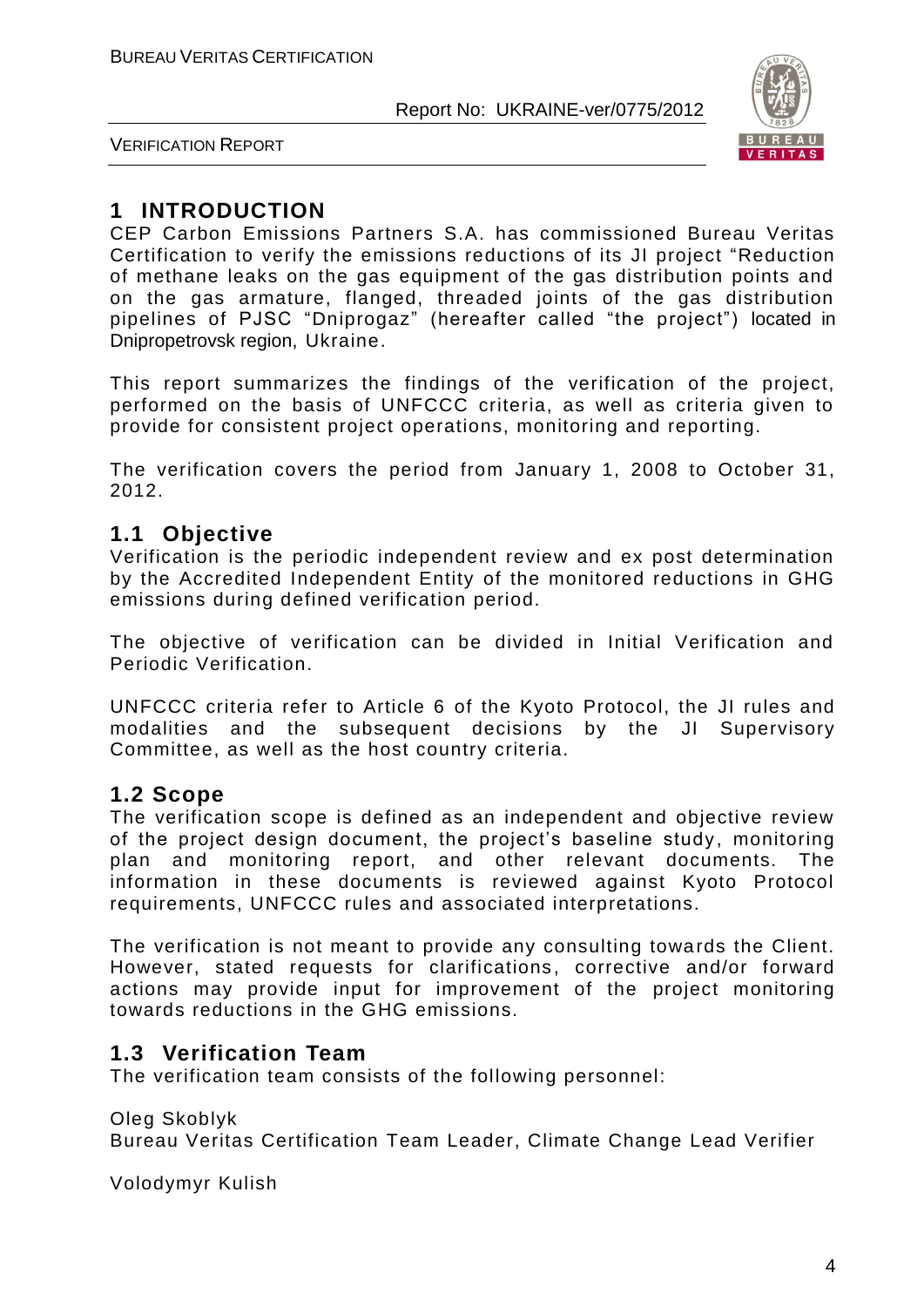

VERIFICATION REPORT

Bureau Veritas Certification Team Member, Climate Change Verifier This verification report was reviewed by:

Ivan Sokolov

Bureau Veritas Certification Internal Technical Reviewer

Oleksandr Kuzmenko

Bureau Veritas Certification Technical Specialist.

# **2 METHODOLOGY**

The overall verification, from Contract Review to Verification Report & Opinion, was conducted using Bureau Veritas Certification internal procedures.

In order to ensure transparency, a verification protocol was customized for the project, according to the version 01 of the Joint Implementation Determination and Verification Manual, issued by the Joint Implementation Supervisory Committee at its 19 meeting on 04/12/2009. The protocol shows, in a transparent manner, criteria (requirements), means of verification and the results from verifying the identified criteria. The verification protocol serves the following purposes:

- It organizes, details and clarifies the requirements a JI project is expected to meet;
- It ensures a transparent verification process where the verifier will document how a particular requirement has been verified and the result of the verification.

The completed verification protocol is enclosed in Appendix A to this report.

# **2.1 Review of Documents**

The Monitoring Report (MR) submitted by CEP Carbon Emissions Partners S.A. and additional background documents related to the project design and baseline, i.e. country Law, Project Design Document (PDD), Approved CDM methodology, Determination Report of the project issued by Bureau Veritas Certification Holding SAS, No. UKRAINE-det/0685/2012 dated 15/10/2012, Guidance on criteria for baseline setting and monitoring, Host party criteria, Kyoto Protocol, Clarifications on Verification Requirements to be Checked by an Accredited Independent Entity were reviewed.

The verification findings presented in this report relate to the Monitoring Report for the period of 01/01/2008 – 31/10/2012, version 01 dated 02/11/2012 and version 02 dated 06/11/2012, and project as described in the determined PDD.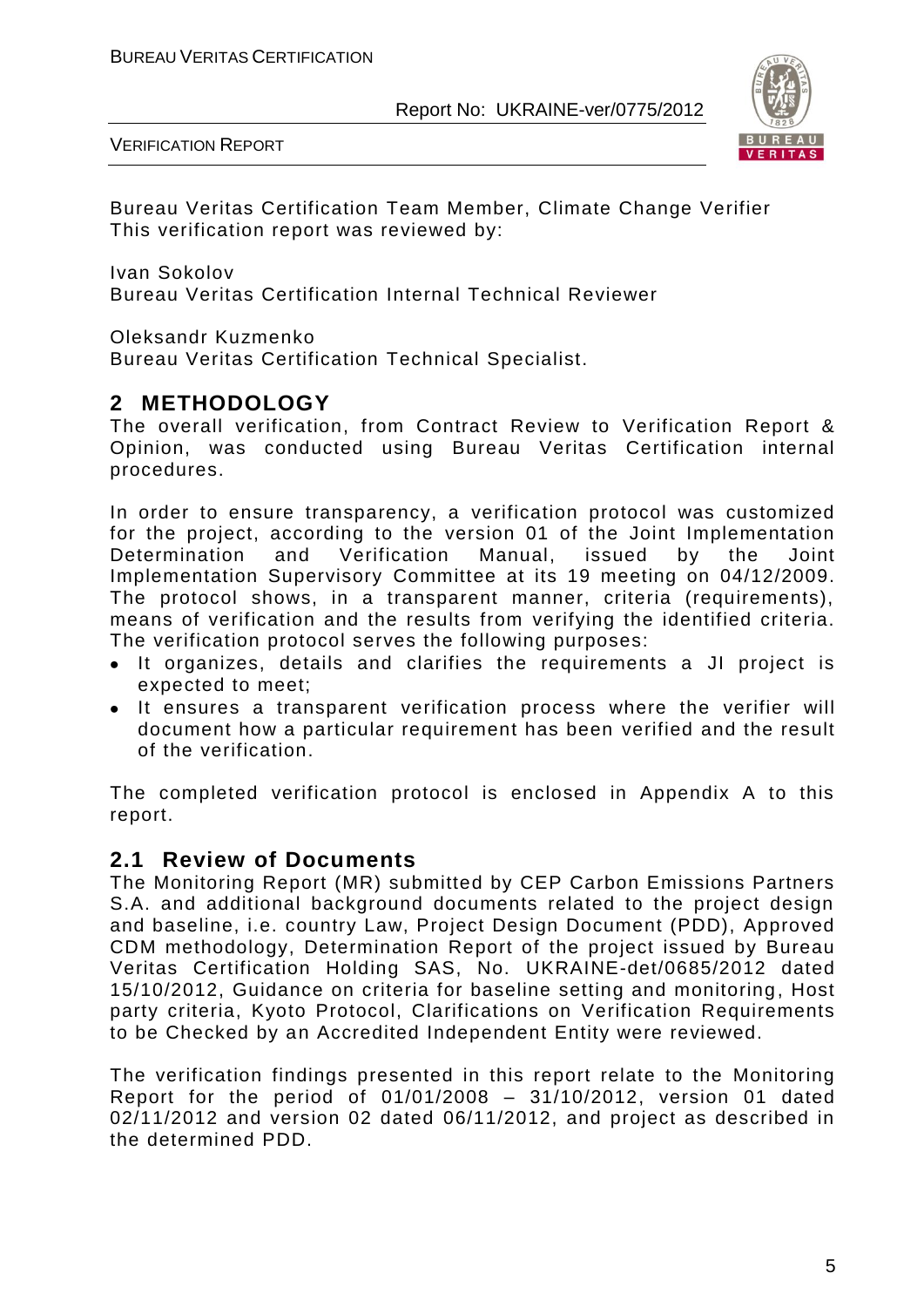

VERIFICATION REPORT

# **2.2 Follow-up Interviews**

On 05/11/2012 Bureau Veritas Certification performed (on-site) interviews with project stakeholders to confirm selected information and to resolve issues identified in the document review. Representatives of PJSC "Dniprogaz" and CEP Carbon Emissions Partners S.A. were interviewed (see References). The main topics of the interviews are summarized in Table 1.

#### **Table 1 Interview topics**

| Interviewed<br>organization                                           | <b>Interview topics</b>                                                                                                                                                                                                                                                                  |
|-----------------------------------------------------------------------|------------------------------------------------------------------------------------------------------------------------------------------------------------------------------------------------------------------------------------------------------------------------------------------|
| PJSC "Dniprogaz"                                                      | $\triangleright$ Organizational structure<br>Responsibilities and authorities<br>$\triangleright$ Training of personnel<br>Quality management procedures and technologies<br>➤<br>Operation of equipment (logging)<br>Metering equipment control<br>Record keeping system, database<br>➤ |
| Consultant:<br><b>CEP Carbon</b><br><b>Emissions Partners</b><br>S.A. | Baseline methodology<br>⋗<br>Monitoring plan<br>⋗<br>Monitoring report<br>⋗<br>Deviations from the PDD<br>⋗                                                                                                                                                                              |

# **2.3 Resolution of Clarification, Corrective and Forward Action Requests**

The objective of this phase of the verification is to raise the requests for corrective actions and clarification and any other outstanding issues that needed to be clarified for Bureau Veritas Certification positive conclusion on the GHG emission reduction calculation.

If the Verification Team, in assessing the monitoring report and supporting documents, identifies issues that need to be corrected, clarified or improved with regard to the monitoring requirements, it should raise these issues and inform the project participants of these issues in the form of:

(a) Corrective action request (CAR), requesting the project participants to correct a mistake that is not in accordance with the monitoring plan;

(b) Clarification request (CL), requesting the project participants to provide additional information for the Verification Team to assess compliance with the monitoring plan;

(c) Forward action request (FAR), informing the project participants of an issue, relating to the monitoring that needs to be reviewed during the next verification period.

The Verification Team will make an objective assessment as to whether the actions taken by the project participants, if any, satisfactorily resolve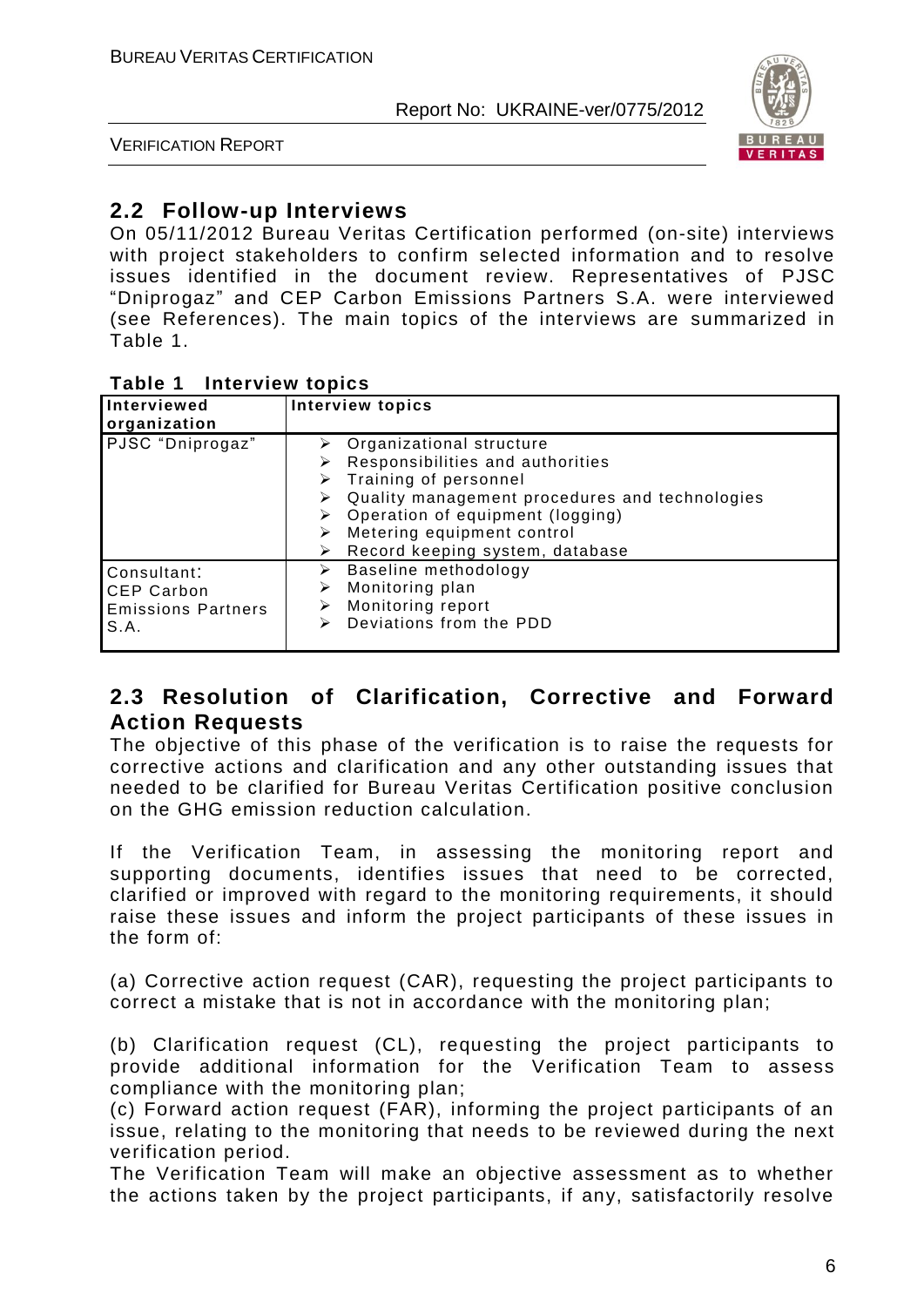

VERIFICATION REPORT

the issues raised, if any, and should conclude its findings of the verification.

To guarantee the transparency of the verification process, the concerns raised are documented in more detail in the verification protocol in Appendix A.

# **3 VERIFICATION CONCLUSIONS**

In the following sections, the conclusions of the verification are stated.

The findings from the desk review of the original monitoring documents and the findings from interviews during the follow up visit are described in the Verification Protocol in Appendix A.

The Clarification, Corrective and Forward Action Requests are stated, where applicable, in the following sections and are further documented in the Verification Protocol in Appendix A. The verification of the Project resulted in 5 Corrective Action Requests and 4 Clarification Requests.

The number between brackets at the end of each section corresponds to the DVM paragraph.

# **3.1 Remaining issues and FARs from previous verifications**

CAR 18 (lack of written approval from the Host Party) raised during determination process is closed upon Letter of Approval has been provided to Bureau Veritas Certification Holding SAS.

# **3.2 Project approval by Parties involved (90-91)**

The project obtained approval by the Host party (Ukraine) - Letter of Approval No. 3258/23/7 issued by the State Environmental Investment Agency of Ukraine dated 31/10/2012, and written project approval by the party – buyer of the emission reduction units (Switzerland) - Letter of Approval No. J294-0485 issued by the Federal Office for the Environment of Switzerland (FOEN) dated 24/10/2012.

The abovementioned written approvals are unconditional.

The identified areas of concern as to the project approval by the parties involved, project participants' responses and BVC's conclusions are described in Appendix A to this report (refer to CAR 01).

# **3.3 Project implementation (92-93)**

PJSC "Dniprogaz" is an enterprise that provides transportation and supply of liquified and natural gas in Dnipropetrovsk region. At the moment, the company supplies natural gas to industrial enterprises (361), budget-funded and public utility entities (3 540), population (399 184 apartments and individual households).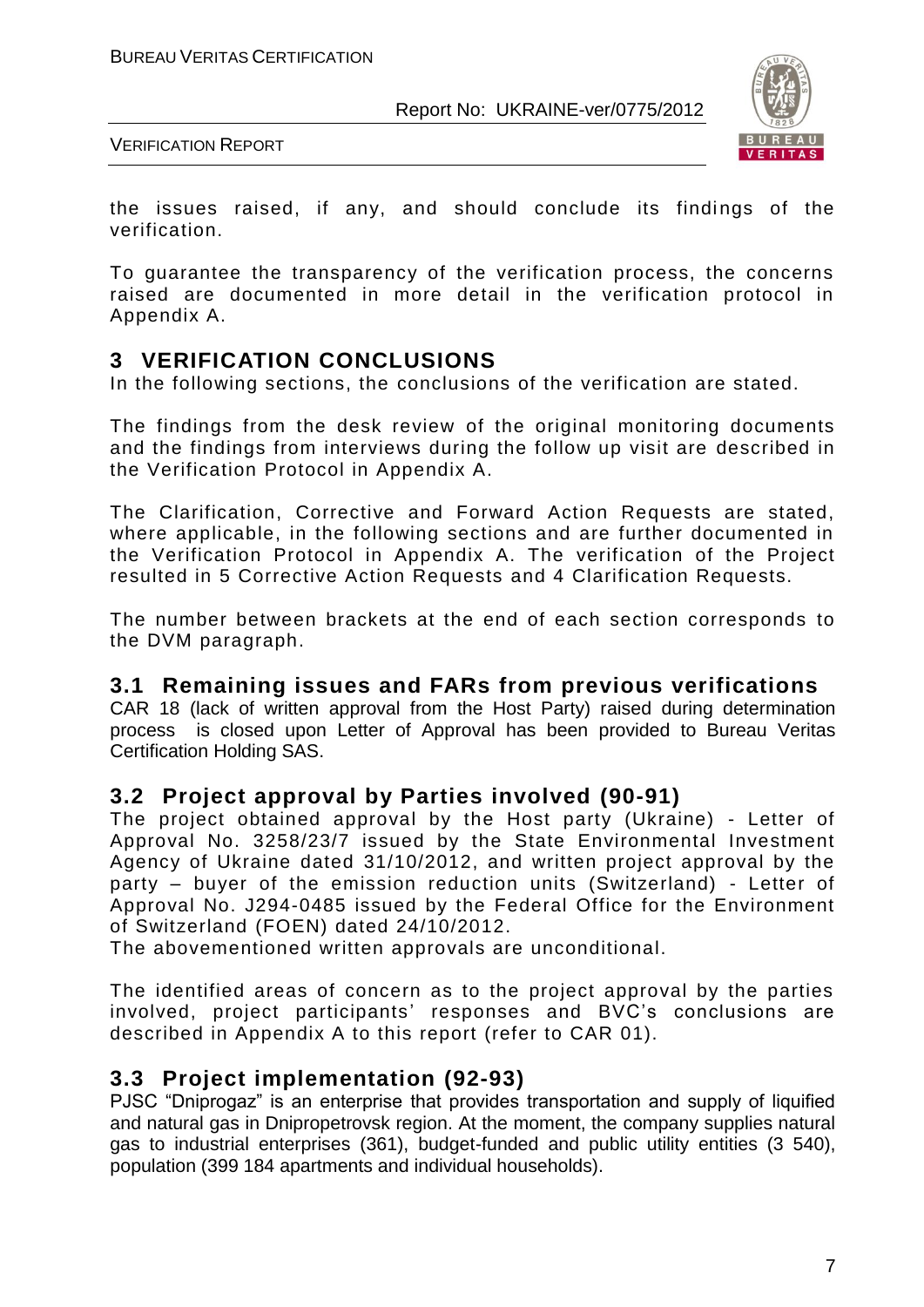

VERIFICATION REPORT

The structure of existing tariffs for gas transportation regulated by the state does not take into account the amortization and investment needs of gas distribution enterprises. This leads to a lack of financing for repair works and modernization of gas networks, purchase of proper technological equipment and components, and, as a result, contributes to the increase of methane leaks at PJSC "Dniprogaz" facilities.

The project activities consist in the reduction of methane leaks that occur as a result of faulty sealing of GDN components of PJSC "Dniprogaz" (gas equipment of GDPs (CGDPs) and gas fittings of gas pipelines).

Within the framework of the JI project in order to repair methane leaks at gas equipment and gas fittings two types of repairs are applied:

- 1. Complete replacement of old gas equipment and gas fittings with new units.
- 2. Replacement of sealing elements with the use of modern sealing materials, changing the common practice of maintenance and repair on the basis of paronite packing and gaskets made of cotton fibers with fatty treatment and asbestic and graphite filler.

The existing practice of maintenance and repair on the basis of paronite packing and gaskets made of cotton fibers with fatty treatment and asbestic and graphite filler does not give a long-lasting effect of methane leak reduction.

As a result of JI project activities, in addition to methane leak reductions, technical losses of natural gas decreased, a contribution was made to the improvement of environmental situation, and the risk of accidents and explosions was reduced.

According to the PDD version 02 the project boundary includes methane leak spots at gas distribution point (cabinet-type gas distribution point) gas equipment (pressure regulators, sleeves, filters etc.) and gas fittings (cranes, gate valves etc.) located at PJSC "Dniprogaz" gas distribution networks. The project boundary includes gas equipment of GDPs (CGDPs) (1676 units) and gas fittings (2974units). During the current reporting monitoring period gas equipment of 671 GDPs (CGDPs) and 1190 gas fitting units were repaired (replaced) in the framework of the project. In this monitoring period PJSC "Dniprogaz" finished repairs of all GDP (CGDP) gas equipment units and gas fittings included in the JI project boundary. The number of repaired (replaced) GDP (CGDP) gas equipment units and repaired (replaced) gas fittings of PJSC "Dniprogaz" gas distribution pipelines under the project is provided in Table 2 of this report: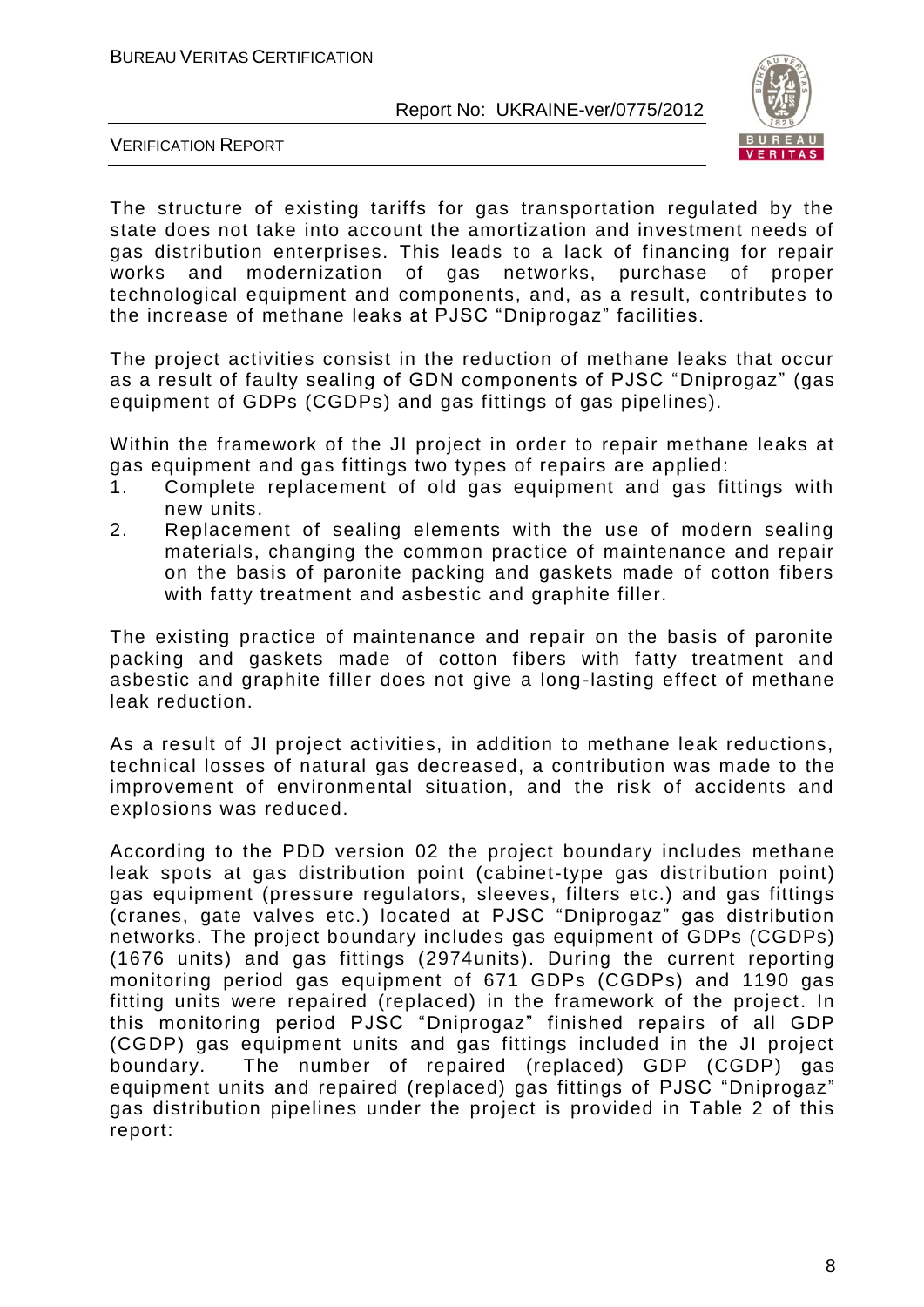

VERIFICATION REPORT

# **Table 2 Status of the project implementation**

| <b>Period</b>               | <b>Number of GDPs</b><br>(CGDPs) where gas<br>equipment was<br>reparied (replaced) | <b>Number of repaired</b><br>(replaced) gas<br>fittings at gas<br>distribution<br>networks |
|-----------------------------|------------------------------------------------------------------------------------|--------------------------------------------------------------------------------------------|
| 2008                        | 335                                                                                | 595                                                                                        |
| 2009                        | 142                                                                                | 302                                                                                        |
| 2010                        | 77                                                                                 | 106                                                                                        |
| 2011                        | 48                                                                                 | 79                                                                                         |
| January 2012 - October 2012 | 69                                                                                 | 108                                                                                        |
| TOTAL                       | 671                                                                                | 1190                                                                                       |

The number of repaired/replaced equipment slightly differs from the figure set in the determined PDD version 02, which is attributable to the short financing of the project. The lack of funding lead to the fact that some repairs planned for period 2008-2009 were performed in period 2011-2012. The list of GDPs (CGDPs) and gas fittings, which were repaired (replaced) over the repaired (replaced) over the reporting monitoring period is provided in Annex A of MR

Project activities include:

- Implementation of Purposeful Examination and Technical Maintenance (PETM) of GDN components (gas equipment of GDPs (CGDPs) and gas fittings);
- Detection of methane leaks: leak monitoring system at all GDN components (gas equipment of GDPs (CGDPs), gas fittings) that are included in the project boundary including repaired methane leaks (elements of GDN repaired as part of the project activity);
- Repair of all leaks detected: repair of leaking GDN components within the project boundary varied from replacement of sealing elements by using new and modern materials to replacement of gas equipment units and gas fittings with new and modern ones .

Project activities of the current monitoring period (January 1, 2008 – October 31, 2012) also involve Purposeful Examination and Technical Maintenance (PETM) of all GDP (CGDP) gas equipment and gas fittings that were repaired (replaced) in addition to scheduled repairs in the whole JI project life.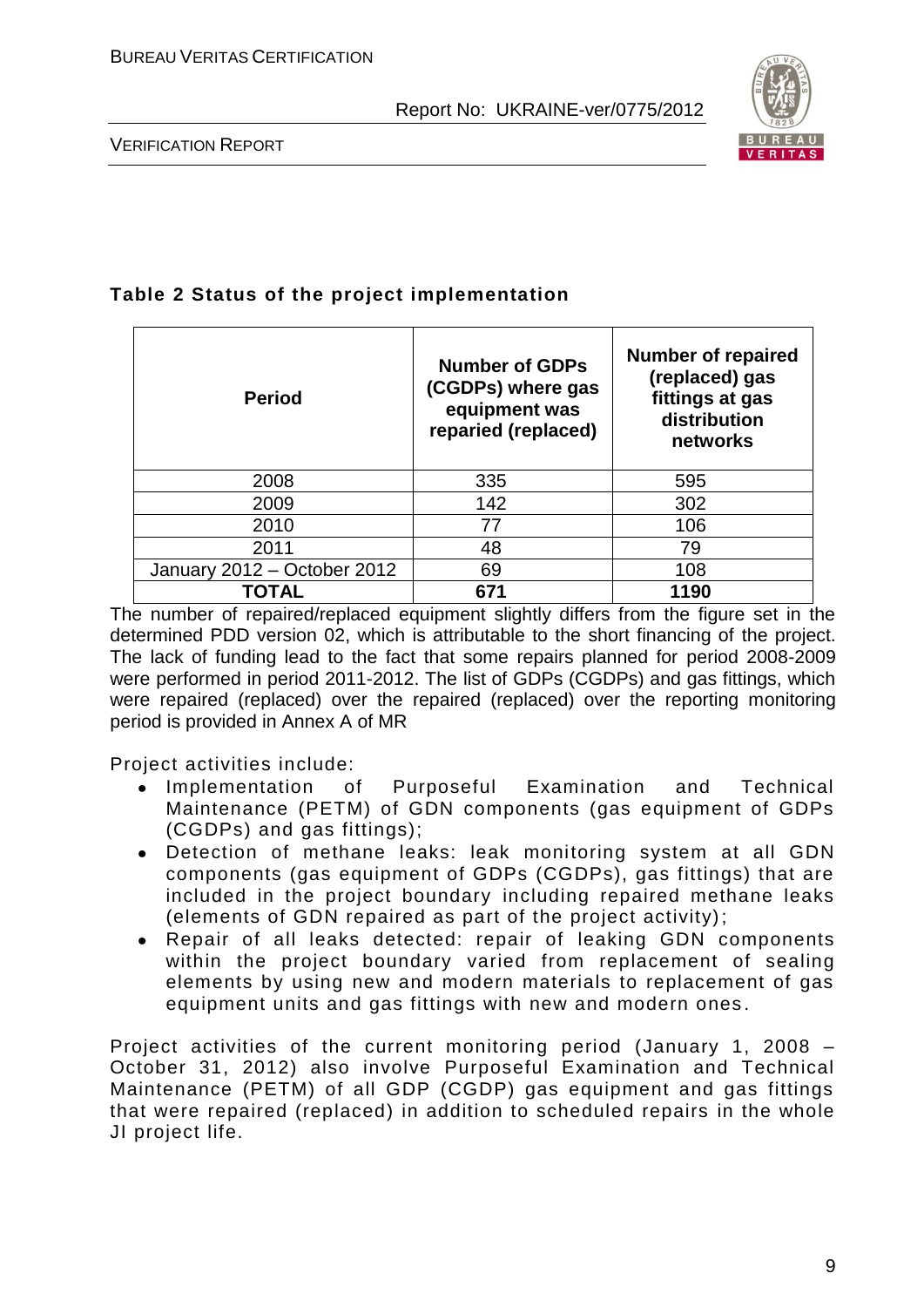

VERIFICATION REPORT

According to the Monitoring Plan provided in the PDD Version 02, current repairs of gas equipment are carried out once a year, and maintenance is performed once per half-year.

Results of measurements of methane leaks at repaired (replaced) GDP (CGDP) equipment and gas fittings of PJSC "Dniprogaz" gas pipelines do not exceed the leaks that would have occurred in the absence of the project.

The project was in operation for the entire monitoring period – from 01/01/2008 to 31/10/2012.

The identified areas of concern as to the project implementation, project participants' responses and BVC's conclusions are described in Appendix A to this report (refer to CAR 02, CAR 03).

# **3.4 Compliance of the monitoring plan with the monitoring methodology (94-98)**

The monitoring occurred in accordance with the monitoring plan included in the PDD regarding which the determination has been deemed final and is so listed on the UNFCCC JI website.

For calculating the emission reductions key factors, such as sequence number of GDN component, Global Warming Potential of methane, number of activity (replacement/repair) at GDN component after the presence of APLNG was determined at such component, average mass fraction of methane in the natural gas, natural gas leak factor from GDN component in CLS, natural gas leak factor that corresponds to APLNG for GDN component, time of operation of GDN component under pressure from the beginning of monitoring period "y" to implementation of project activities (repair / replacement) that resulted in the repair of APLNG at such component, time of operation of GDN component under pressure from the moment of implementation of project activities (repair / replacement) that resulted in the repair of APLNG at such component to the end of the monitoring period "y", experience in implementing activities provided by the project, current practice that exists in this field in Ukraine, financial costs and background, legislation, influencing the baseline emissions and the activity level of the project and the emissions as well as risks associated with the project were taken into account, as appropriate.

Data sources used for calculating emission reductions, such as metering equipment – Gas analyzer EX-TEC ® SR5, information provided by equipment producers, data of the enterprise, "Methodology for calculation of greenhouse gas emission reductions achieved by above -standard natural gas leak repair at the gas distribution networks" (registration number UkrNTI 0112U00A816 dated 2012) and IPCC are clearly identified, reliable and transparent.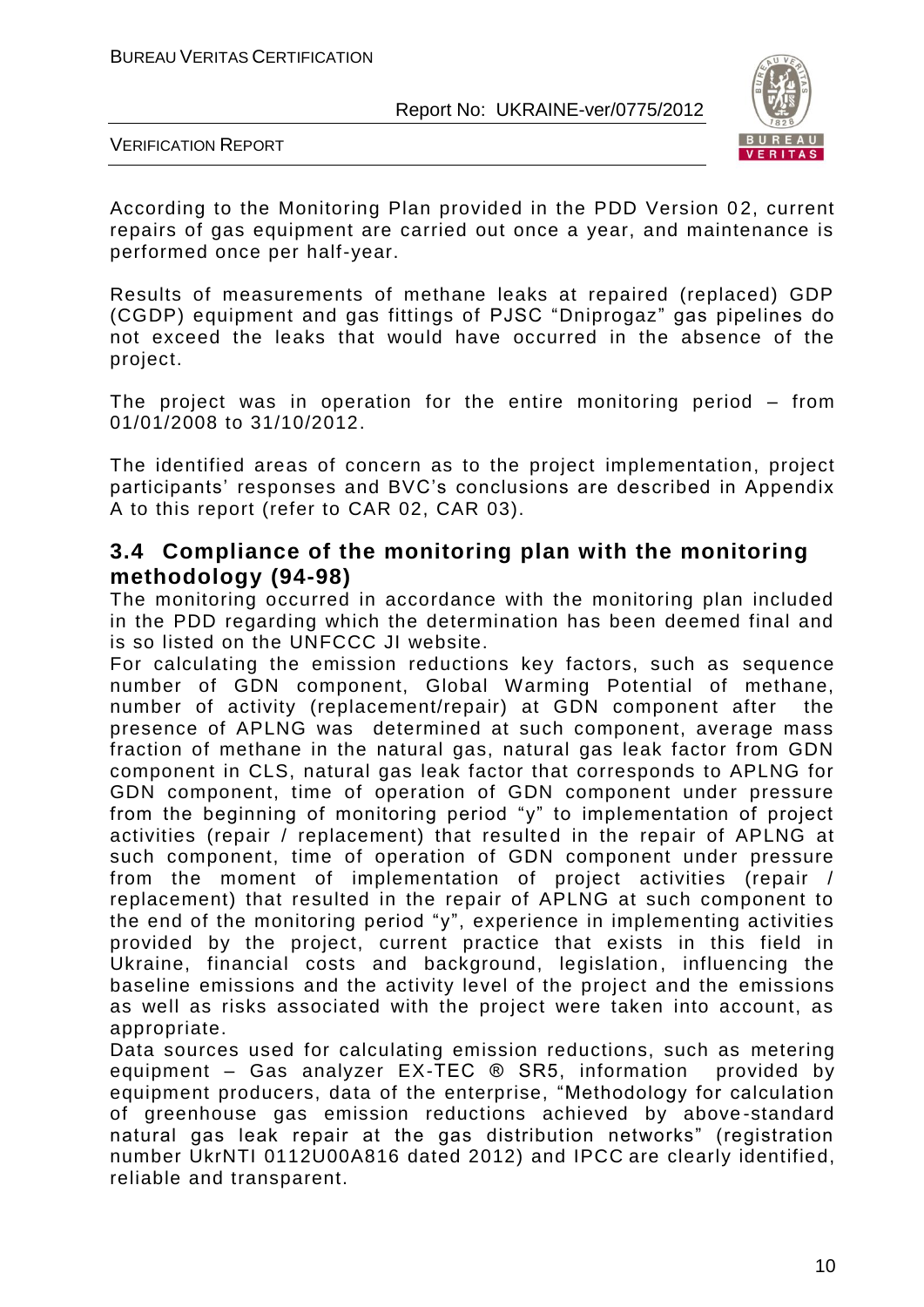

VERIFICATION REPORT

Emission factors, including default emission factors, are selected by carefully balancing accuracy and reasonableness, and appropriately justified of the choice.

The calculation of emission reductions is based on conservative assumptions and the most plausible scenarios in a transparent manner.

The monitoring periods per component of the project are clearly specified in the monitoring report and do not overlap with those for which verifications were already deemed final in the past.

The identified areas of concern as to the compliance of the monitoring plan with the monitoring methodology, project participants' responses and BVC's conclusions are described in Appendix A to this report (refer to CAR 04, CL 01, CL 02).

# **3.5 Revision of monitoring plan (99-100)**

Not applicable.

# **3.6 Data management (101)**

The data and their sources, provided in the monitoring report, are clearly identified, reliable and transparent.

The implementation of data collection procedures is in accordance with the monitoring plan provided in the PDD, including the quality control and quality assurance procedures.

The function of the monitoring equipment, including its calibration status, is in order.

According to the current Law "On metrology and metrological activity", all metering equipment in Ukraine shall meet the specified requirements of relevant standards and is subject to periodic verification. Calibration of metering equipment is carried out in accordance with the national standards.

Equipment that requires calibration and is used in the monitoring of methane leaks:

• Gas analyzer EX-TEC ® SR5. Intercalibration period is 1 year.

As a result of verification (calibration) a certificate confirming the technical serviceability of an equipment unit is issued.

The evidence and records used for the monitoring are maintained in a traceable manner.

Coordination of activities of all departments and services of PJSC "Dniprogaz" relating to the JI project implementation is done by the Working Team created pursuant to Decree No.421 dated 10/09/2012. The structure of the Working Team is shown in Figure 1.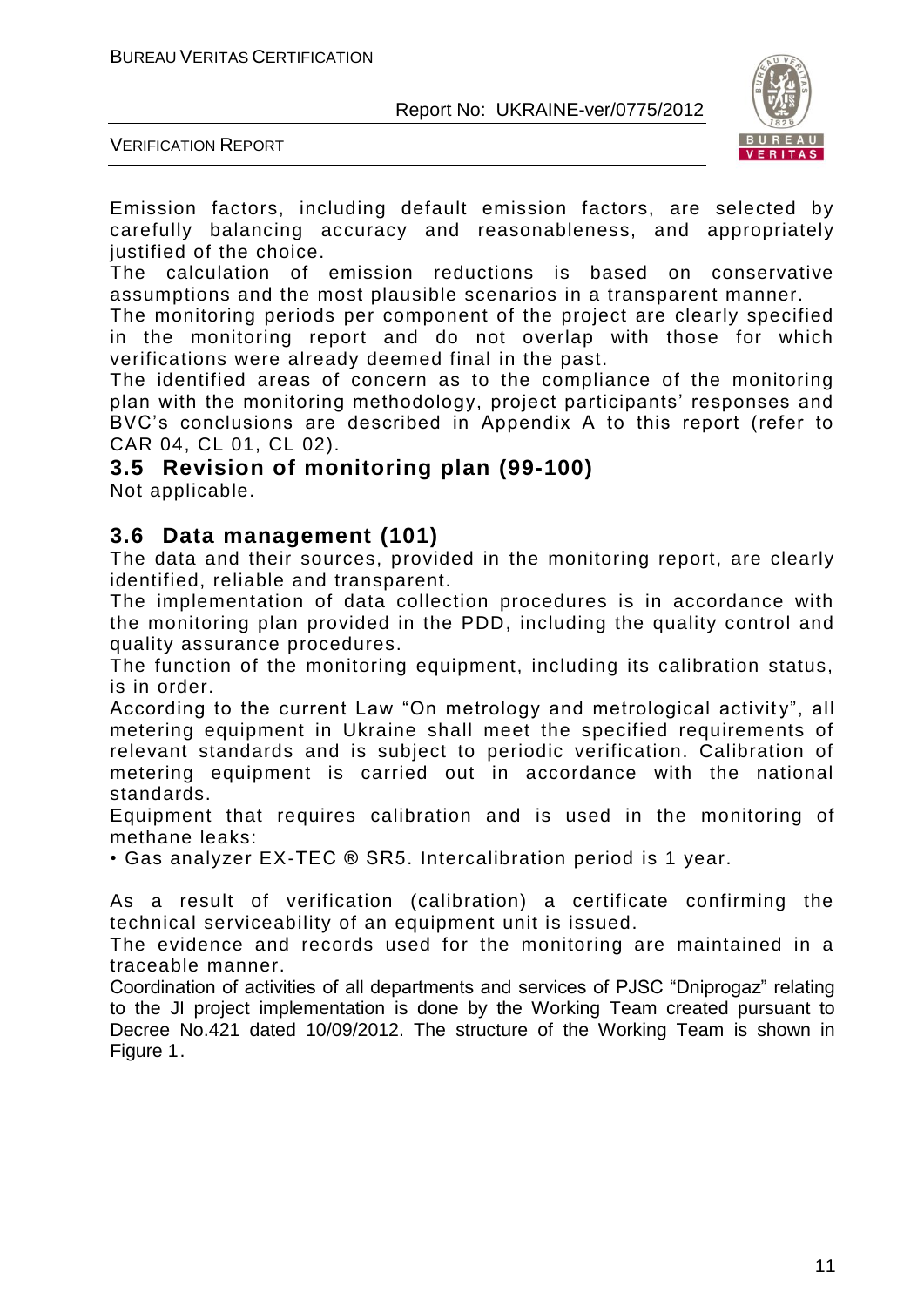

VERIFICATION REPORT



#### **Figure 1 Structure of the Working Team**

M. Melets - Working Team Leader draws up the plan of JI project activities and the amount of resources required based on the obtained information;

S. Borychiv - Working Team Engineer is responsible for organization of monitoring measurements and repair of leaks;

M.Smirnov - Working Team Technical Engineer is responsible for collection of all information and conduction of all necessary calculations under the monitoring plan;

Y. Haltsev - Working Team Coordinator is responsible for storage, archiving and making a back-up copy of project information.

S. Marchenko - Working Team Metrologist shall ensure the availability of calibrated metering devices and their maintenance.

All necessary data concerning GHG emission reduction monitoring is archived in paper and/or electronic form and kept till the end of the crediting period and for two years after the latest transaction with emission reduction units.

The Monitoring Report version 02 provides sufficient information on duties assigned, responsibility and authorities concerning implementation and undertaking of monitoring procedures, including data management. The verification team confirms the efficiency of the existing management and operational systems and considers them appropriate for reliable project monitoring.

The identified areas of concern as to data management, project participants' responses and BVC's conclusions are described in Appendix A to this report (refer to CAR 05, CL 03, CL 04).

# **3.7 Verification regarding programmes of activities (102- 110)**

Not applicable.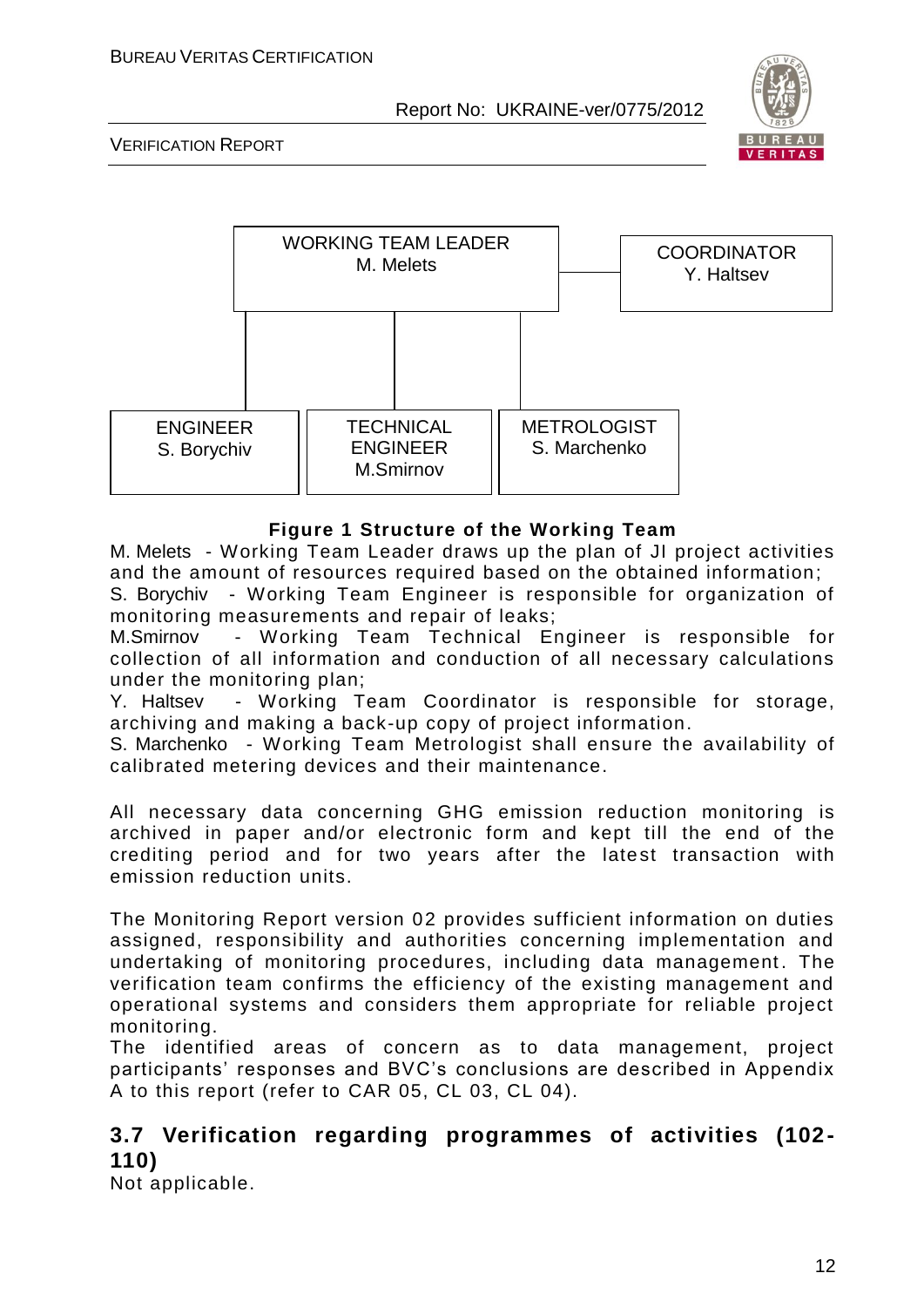

VERIFICATION REPORT

# **4 VERIFICATION OPINION**

Bureau Veritas Certification has performed the 1st periodic verification of the "Reduction of methane leaks on the gas equipment of the gas distribution points and on the gas armature, flanged, threaded joints of the gas distribution pipelines of PJSC "Dniprogaz" Project for the period from January 1, 2008 to October 31, 2012, which applies JI specific approach. The verification was performed on the basis of UNFCCC criteria and host country criteria and also on the criteria given to provide for consistent project operations, monitoring and reporting.

The verification consisted of the following three phases: i) desk review of the monitoring report against the project design and the baseline and monitoring plan; ii) follow-up interviews with project stakeholders; iii) resolution of outstanding issues and the issuance of the final verification report and opinion.

PJSC "Dniprogaz" management is responsible for the preparation of data which serve as the basis for estimation of GHG emission reductions. CEP CARBON EMISSIONS PARTNERS S.A. provides PJSC "Dniprogaz" with consultative support in the issues relating to organization of data collection and is responsible for developing the monitoring report based on the Project Monitoring Plan included in the final PDD version 02.

Bureau Veritas Certification verified the Project Monitoring Report version 02 for the reporting period of 01/01/2008 - 31/10/2012 as indicated below. Bureau Veritas Certification confirms that the project is implemented as planned and described in approved project design documents. Installed equipment being essential for generating emission reduction runs reliably and is calibrated appropriately. The monitoring system is in place and the project is generating GHG emission reductions.

Emission reductions achieved by the project for the period from 01/01/2008 to 31/10/2012 do not differ significantly from the amount predicted for the same period in the determined PDD. Emission reductions predicted in the determined PDD version 02 and actual emission reductions stated in the MR version 02 are provided in Table 3 of this report.

**Table 3 Emission reductions predicted in the determined PDD version 02 and actual emission reductions stated in the MR version 02**

| <b>Period</b> | <b>Estimated</b><br><b>reductions</b> | <b>GHG</b><br>stated | in.     |  | emission   Actual<br>the $ $ reductions | <b>GHG</b><br>stated | <u>in</u> | emission<br>the |
|---------------|---------------------------------------|----------------------|---------|--|-----------------------------------------|----------------------|-----------|-----------------|
|               | determined PDD, t CO <sub>2e</sub>    |                      |         |  | Monitoring report, t $CO2e$             |                      |           |                 |
| 2008          |                                       | 465 188              |         |  |                                         | 459 232              |           |                 |
| 2009          | 581 485                               |                      | 520 558 |  |                                         |                      |           |                 |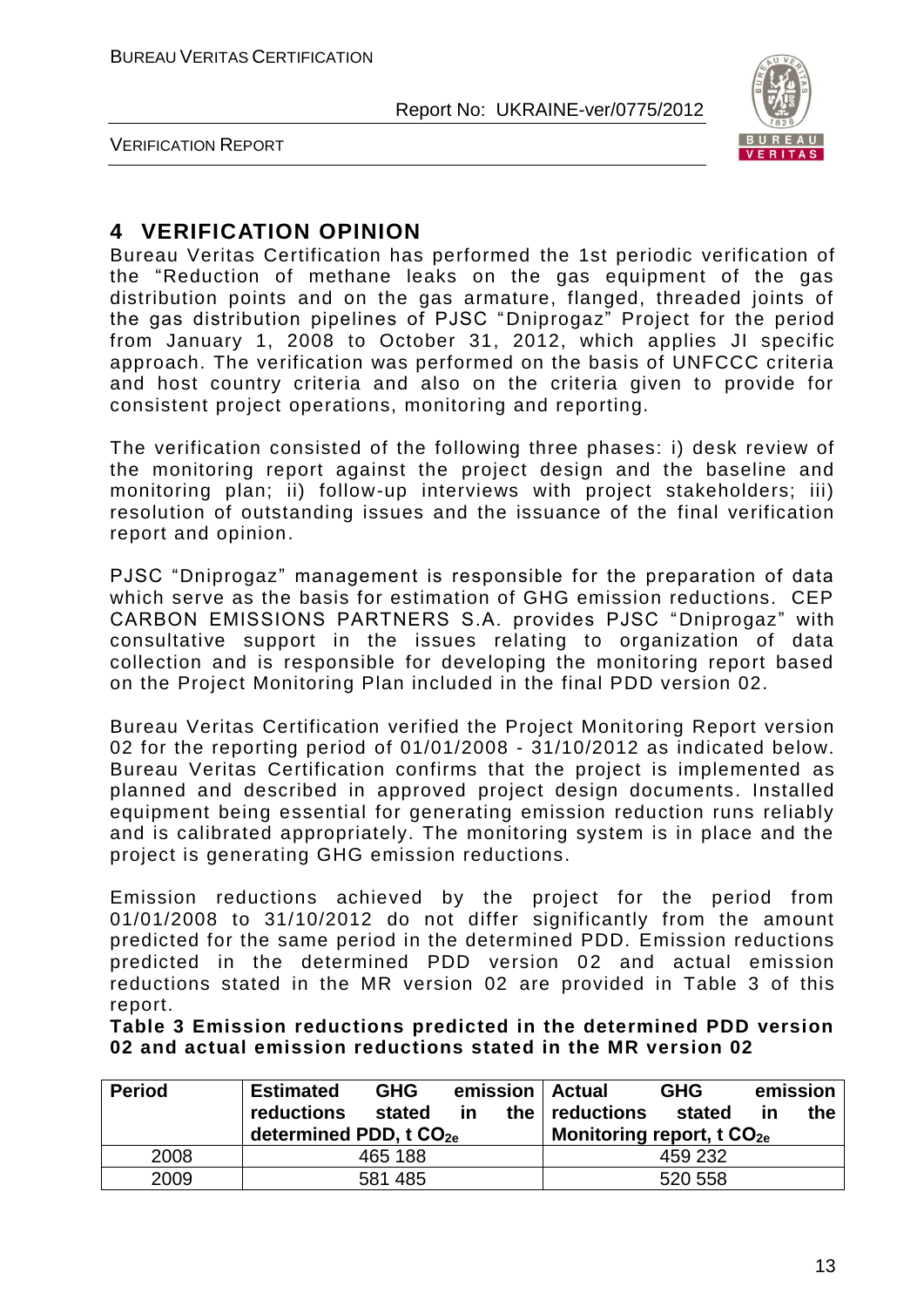

VERIFICATION REPORT

| 2010                      | 581 485   | 557712    |
|---------------------------|-----------|-----------|
| 2011                      | 581 485   | 574 185   |
| 01/01/2012-<br>31/10/2012 | 484 321   | 494 849   |
| Total                     | 2 693 964 | 2 606 536 |

The difference is explained by the fact that at the time of PDD writing it was impossible to obtain accurate data necessary for calculation of GHG emission reductions for the current monitoring period. To calculate the GHG emission reductions for the current monitoring period all the necessary information was given and this provided an opportunity to accurately determine the amount of emissions in the baseline and project scenarios. Amount of emission reductions for the period 01/01/2012- 31/10/2012 provided in the determined PDD was calculated by dividing the total annual amount of emission reductions stated in the PDD by 12 (12 months) and multiplying by 10 (10 months).

Bureau Veritas Certification can confirm that the GHG emission reduction is accurately calculated and is free of material errors, omissions, or misstatements. Our opinion relates to the project's GHG emissions and resulting GHG emissions reductions reported and related to the approved project baseline and monitoring, and its associated documents. Based on the information we have seen and evaluated, we confirm, with a reasonable level of assurance, the following statement:

#### Reporting period: From 01/01/2008 to 31/10/2012

| In the period from 01/01/2008 to 31/12/2008 |      |          |                                       |
|---------------------------------------------|------|----------|---------------------------------------|
| <b>Baseline emissions</b>                   |      | 599 341  | tonnes of CO <sub>2</sub> equivalent. |
| Project emissions                           |      | 140 109  | tonnes of CO <sub>2</sub> equivalent. |
| <b>Emission Reductions</b>                  |      | 459 232  | tonnes of CO <sub>2</sub> equivalent. |
| In the period from 01/01/2009 to 31/12/2009 |      |          |                                       |
| <b>Baseline emissions</b>                   |      | 669 861  | tonnes of CO <sub>2</sub> equivalent. |
| Project emissions                           |      | 149 303  | tonnes of CO <sub>2</sub> equivalent. |
| <b>Emission Reductions</b>                  | t.   | 520 558  | tonnes of CO <sub>2</sub> equivalent. |
| In the period from 01/01/2010 to 31/12/2010 |      |          |                                       |
| <b>Baseline emissions</b>                   |      | 697 821  | tonnes of CO <sub>2</sub> equivalent. |
| Project emissions                           |      | : 140109 | tonnes of CO <sub>2</sub> equivalent. |
| <b>Emission Reductions</b>                  | t.   | 557 712  | tonnes of CO <sub>2</sub> equivalent. |
| In the period from 01/01/2011 to 31/12/2011 |      |          |                                       |
| <b>Baseline emissions</b>                   |      | 714 314  | tonnes of CO <sub>2</sub> equivalent. |
| Project emissions                           |      | 140 129  | tonnes of CO <sub>2</sub> equivalent. |
| <b>Emission Reductions</b>                  | t in | 574 185  | tonnes of CO <sub>2</sub> equivalent. |
|                                             |      |          |                                       |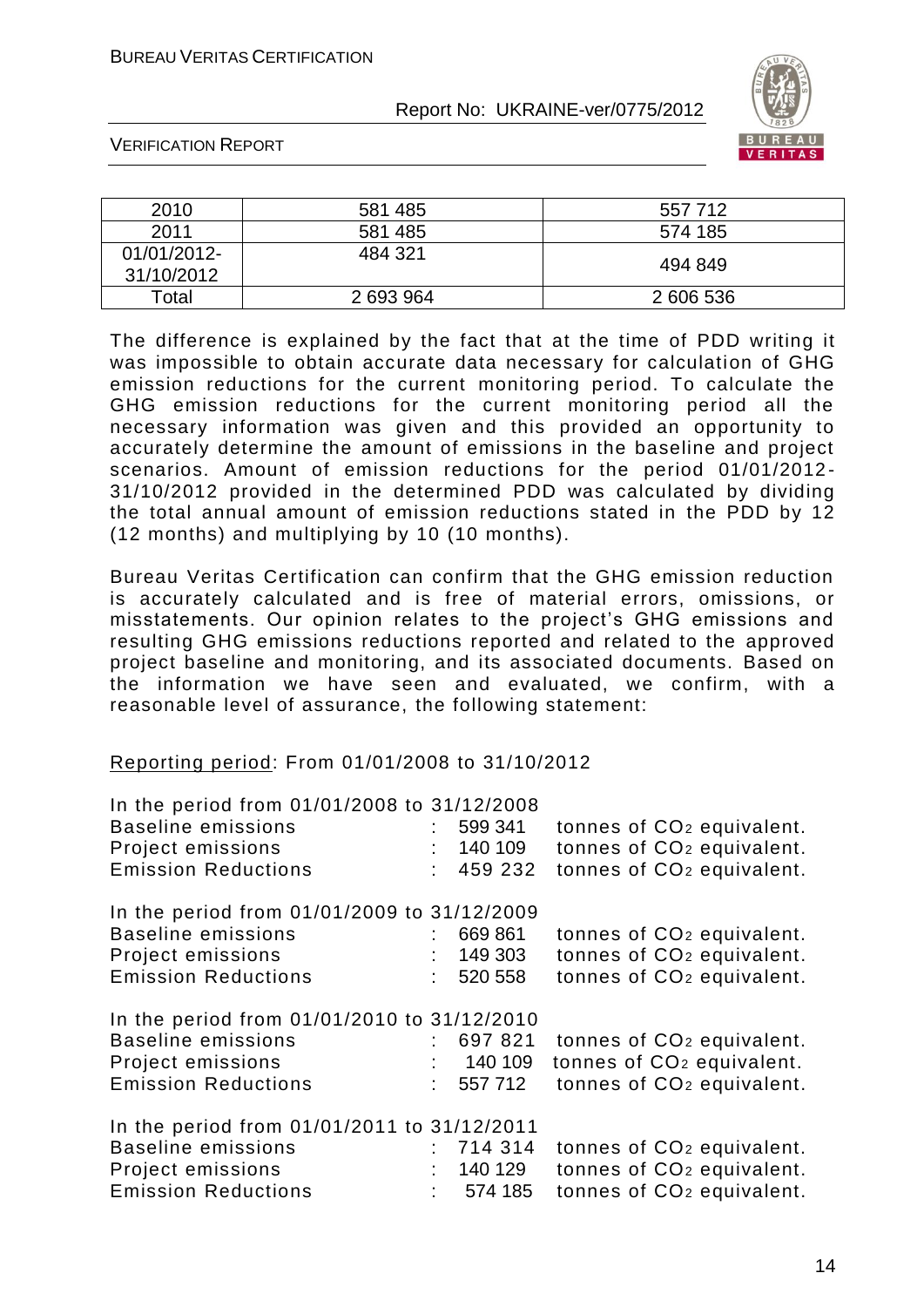

VERIFICATION REPORT

# In the period from 01/01/2012 to 31/10/2012 Baseline emissions : 611 536 tonnes of CO<sub>2</sub> equivalent.<br>Project emissions : 116 687 tonnes of CO<sub>2</sub> equivalent. Project emissions : 116 687 tonnes of CO<sup>2</sup> equivalent. Emission Reductions : 494 849 tonnes of CO<sup>2</sup> equivalent. Total in the period from 01/01/2008 to 31/10/2012  $\approx$  3 292 873 tonnes of CO<sub>2</sub> equivalent. Project emissions : 686 337 tonnes of CO<sup>2</sup> equivalent.

Emission Reductions : 2 606 536 tonnes of CO<sup>2</sup> equivalent.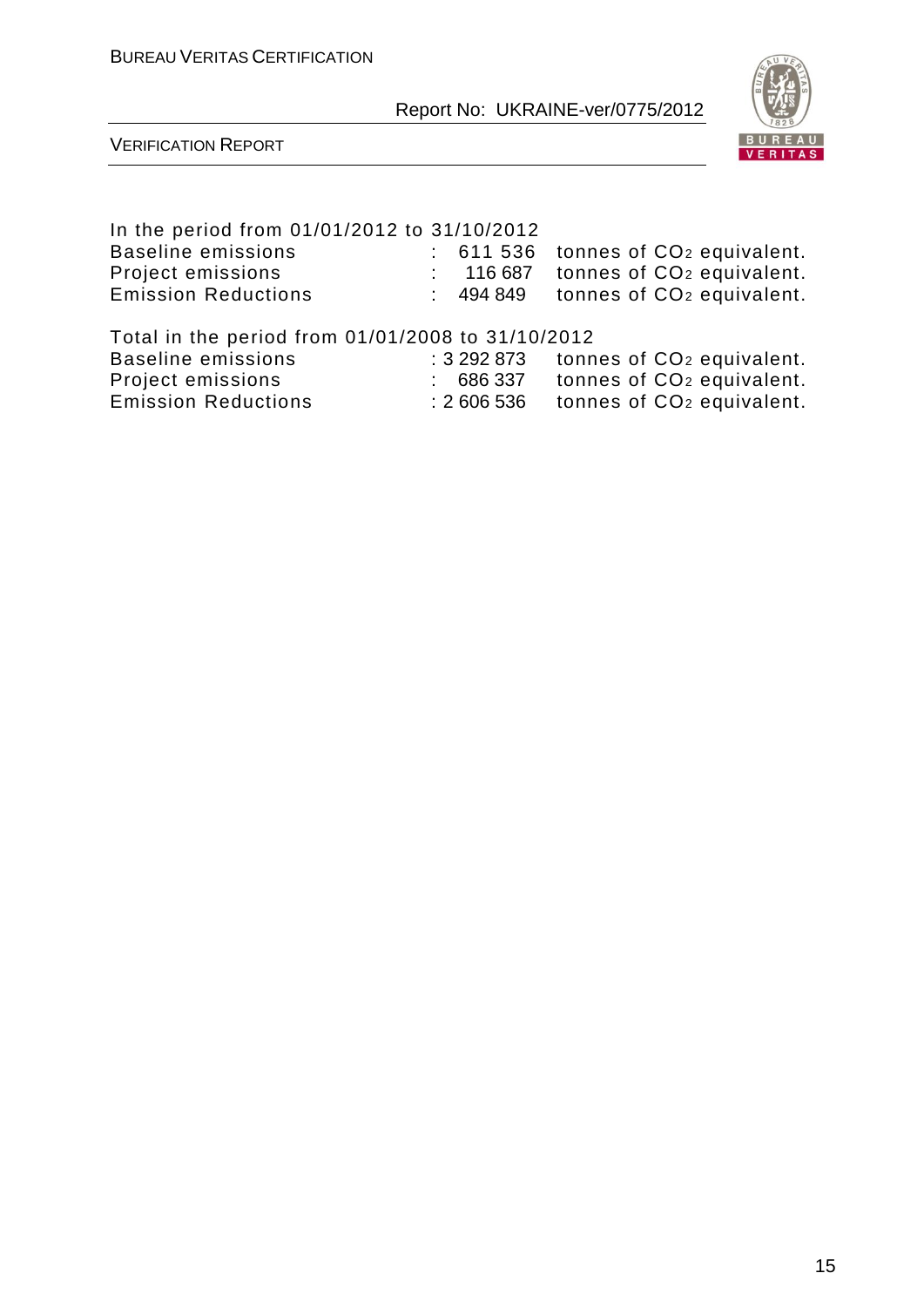

VERIFICATION REPORT

# **5 REFERENCES**

# **Category 1 Documents:**

Documents provided by the project participants that relate directly to the GHG components of the project.

| /1/ | The PDD of the JI project "Reduction of methane leaks on the gas equipment<br>of the gas distribution points and on the gas armature, flanged, threaded joints<br>of the gas distribution pipelines of PJSC "Dniprogaz", version 02, as of<br>10/10/2012                                                                                                                |
|-----|-------------------------------------------------------------------------------------------------------------------------------------------------------------------------------------------------------------------------------------------------------------------------------------------------------------------------------------------------------------------------|
| /2/ | Monitoring Report of the JI project "Reduction of methane leaks on the gas<br>equipment of the gas distribution points and on the gas armature, flanged,<br>threaded joints of the gas distribution pipelines of PJSC "Dniprogaz" for the<br>period of 01/01/2008-31/10/2012, version 01, as of 02/11/2012                                                              |
| /3/ | Monitoring Report of the JI project "Reduction of methane leaks on the gas<br>equipment of the gas distribution points and on the gas armature, flanged,<br>threaded joints of the gas distribution pipelines of PJSC "Dniprogaz" for the<br>period of 01/01/2008-31/10/2012, version 02, as of 06/11/2012                                                              |
| /4/ | Annex A. Supporting document1. Calculation of greenhouse gas emission<br>reductions generated by the JI project "Reduction of methane leaks on the gas<br>equipment of the gas distribution points and on the gas armature, flanged,<br>threaded joints of the gas distribution pipelines of PJSC "Dniprogaz" in the<br>period from January 1, 2008 to October 31, 2012 |
| /5/ | Determination Report of the JI project "Reduction of methane leaks on the gas<br>equipment of the gas distribution points and on the gas armature, flanged,<br>threaded joints of the gas distribution pipelines of PJSC "Dniprogaz", issued by<br>Bureau Veritas Certification Holding SAS, No. UKRAINE-det/0685/2012 dated<br>15/10/2012                              |
| /6/ | Letter of Approval No. 3258/23/7 issued by the State Environmental Investment<br>Agency of Ukraine as of 31/10/2012                                                                                                                                                                                                                                                     |
| 7   | Letter of Approval No. J294-0485 issued by the Federal Office for the<br>Environment (FOEN) of Switzerland dated 24/10/2012                                                                                                                                                                                                                                             |
| /8/ | "Methodology for calculation of greenhouse gas emission reductions achieved<br>by above-standard natural gas leak repair at gas distribution networks" that was<br>developed by the Institute of Gas of the National Academy of Sciences of<br>Ukraine (registration number UkrNTI 0112U00A816 dated 2012)                                                              |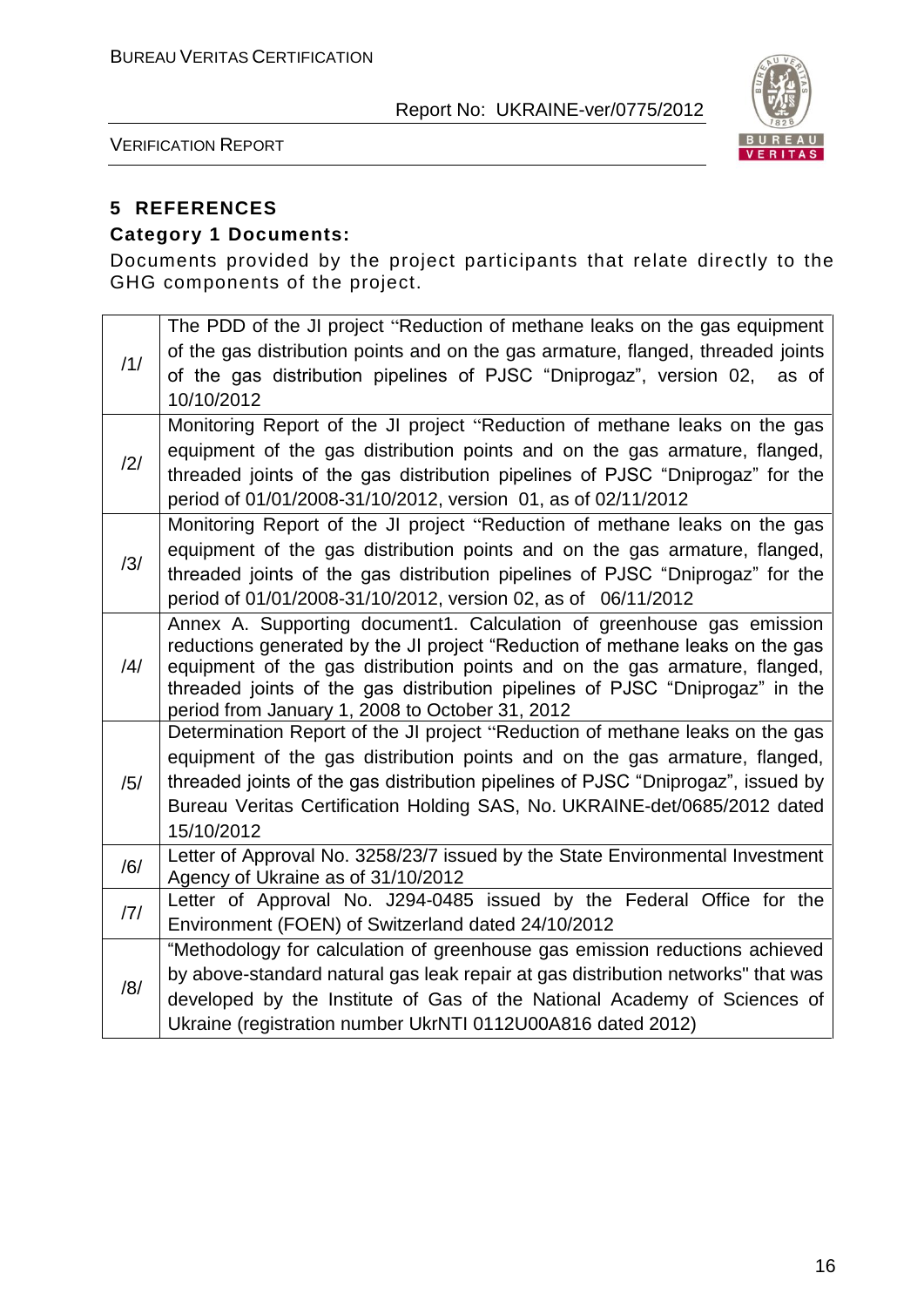

VERIFICATION REPORT

## **Category 2 Documents:**

Background documents related to the design and/or methodologies employed in the design or other reference documents.

| /1/            | Decree No.421 "On creation of the Working Team on reduction of methane         |
|----------------|--------------------------------------------------------------------------------|
|                | leaks on the gas equipment of the gas distribution points and on the gas       |
|                | armature, flanged, threaded joints of the gas distribution networks within the |
|                | boundary of the Joint Implementation project" dated 10/09/2012                 |
| $\frac{12}{1}$ | Registry of gas distribution points and gas fittings of the<br>Joint           |
|                | Implementation Project "Reduction of methane leaks on the gas equipment        |
|                | of the gas distribution points and on the gas armature, flanged, threaded      |
|                | joints of the gas distribution pipelines of PJSC "Dniprogaz" (Form 5)          |
| /3/            | Log of repairs and replacement of GDP (CGDP) gas equipment and gas             |
|                | fittings at PJSC "Dniprogaz" pipelines (Form 3)                                |
| /4/            | Certificate of Completion approved by the State Acceptance Commitee            |
|                | dated 09/03/2012 (CGDP-2 with RD-50M)                                          |
| /5/            | Certificate of Completion approved by the State Acceptance Commitee            |
|                | dated 09/03/2012 (RDUK-50 pressure regulator)                                  |
| /6/            | Certificate of Completion approved by the State Acceptance Commitee            |
|                | dated 19/08/2012 (CGDP with RD-50M)                                            |
| 7              | Certificate of Operational Activity of Public Joint Stock Company "Dniprogaz"  |
|                | for 2008                                                                       |
| /8/            | Certificate of Operational Activity of Public Joint Stock Company "Dniprogaz"  |
|                | for 2009                                                                       |
| /9/            | Certificate of Operational Activity of Public Joint Stock Company "Dniprogaz"  |
|                | for 2010                                                                       |
| /10/           | Certificate of Operational Activity of Public Joint Stock Company "Dniprogaz"  |
|                | for 2011                                                                       |
| /11/           | Metering Device Calibration Certificate No.80649/4 (EX-TEC-SRS5 gas            |
|                | analyzer), valid till 16/05/2012                                               |
| /12/           | Metering Device Calibration Certificate No.82012/15 (EX-TEC-SRS5 gas           |
|                | analyzer), valid till 12/03/2012                                               |
| /13/           | Metering Device Calibration Certificate No.84138/8 (EX-TEC-SRS5 gas            |
|                | analyzer), valid till 21/04/2012                                               |
| /14/           | Certificate No.80084 (EX-TEC-SRS5<br>Metering Device Calibration<br>gas        |
|                | analyzer), valid till 13/04/2009                                               |
| /15/           | Metering Device Calibration Certificate No.82012/11 (Variotec-8), valid till   |
|                | 12/03/2011                                                                     |
| /16/           | Metering Device Calibration Certificate No.80404/4 (Variotec-8), valid till    |
|                | 06/04/2013                                                                     |
| /17/           | Metering Device Calibration Certificate No.84100/18 (Variotec-8), valid till   |
|                | 29/03/2012                                                                     |
| /18/           | Metering Device Calibration Certificate No.82012/3 (Variotec-6), valid till    |
|                | 12/03/2011                                                                     |
| /19/           | Metering Device Calibration Certificate No.80404/1 (Variotec-6), valid till    |
|                | 06/03/2013                                                                     |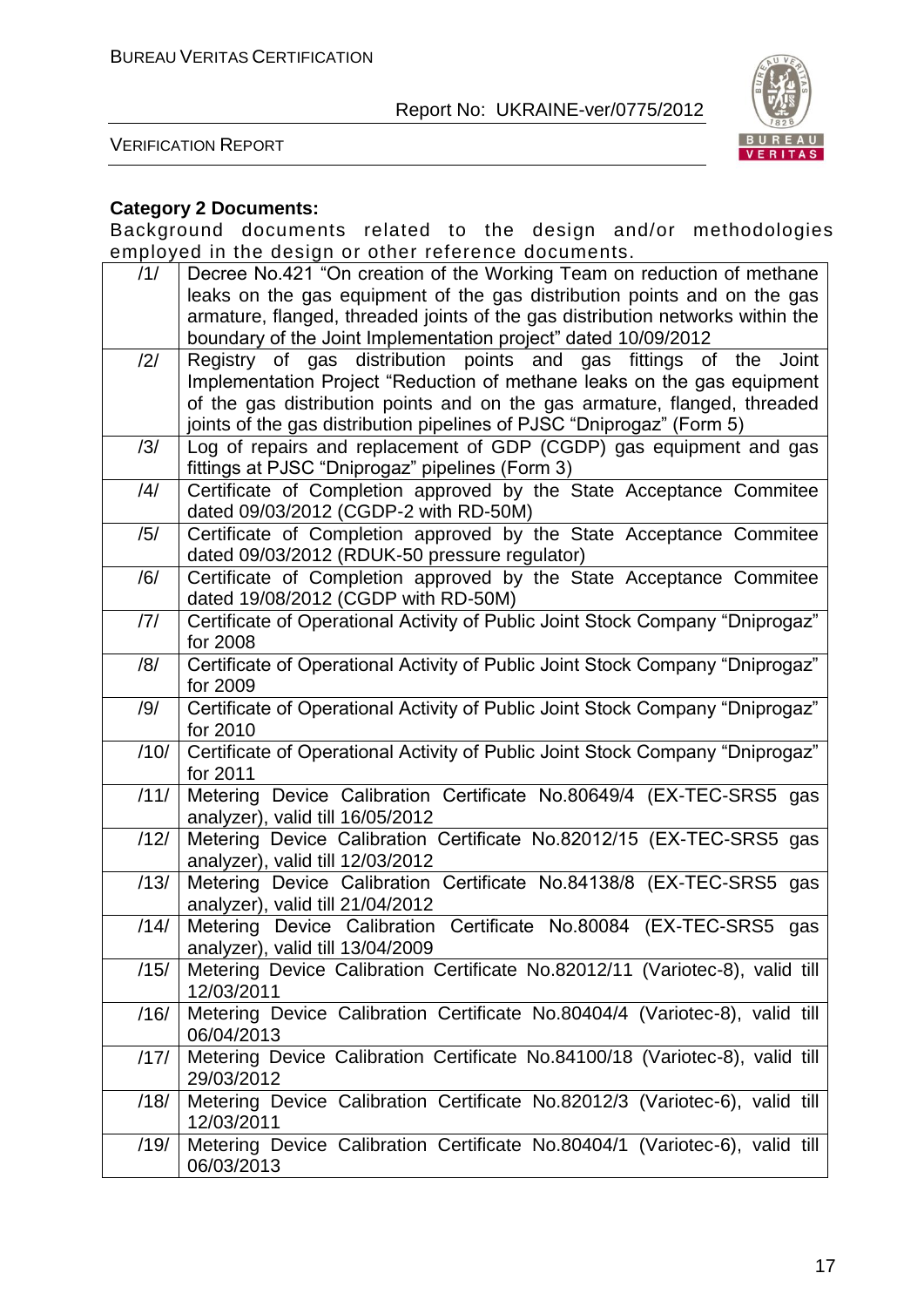

| /20/ | Metering Device Calibration Certificate No.84100/12 (Variotec-6), valid till<br>29/03/2012                                                                   |
|------|--------------------------------------------------------------------------------------------------------------------------------------------------------------|
| /21/ | Metering Device Calibration Certificate No.80649/4 (EX-TEC-SRS5 gas<br>analyzer), valid till 16/05/2013                                                      |
| /22/ | Metering Device Calibration Certificate No.84138/8 (EX-TEC-SRS5 gas<br>analyzer), valid till 21/04/2012                                                      |
| /23/ | Metering Device Calibration Certificate No.82012/15 (EX-TEC-SRS5 gas<br>analyzer), valid till 12/03/2011                                                     |
| /24/ | Ready for Commissioning Certificate (cabinet-type unit with pressure<br>regulator RD-50M (ShP-2) dated 12/03/2011                                            |
| /25/ | Ready for Commissioning Certificate (GRPSh-2F-2FE25S-Y1 with two<br>pressure regulators RD FE25S) dated 19/12/2010                                           |
| /26/ | Ready for Commissioning Certificate (CGDP with pressure regulator RBI<br>2012) dated 10/12/2009                                                              |
| /27/ | Certificate of Acceptance of gas equipment for complex test (pre-<br>commissioning) dated December 2009                                                      |
| /28/ | Certificate of Acceptance of gas equipment for complex test (pre-<br>commissioning) dated 22/09/2009                                                         |
| /29/ | Certificate of Acceptance of gas equipment for complex test (pre-<br>commissioning) dated 10/12/2009                                                         |
| /30/ | Certificate of Completion approved by the Acceptance Commitee (gas<br>fittings: faucets, valves, alarms, meters, pressure regulators) dated<br>20/04/2009    |
| /31/ | Certificate of Completion approved by the Acceptance Commitee (gas<br>fittings: faucets, valves, alarms, meters, pressure regulators) dated<br>18/03/2008    |
| /32/ | Certificate of Completion approved by the Acceptance Commitee (gas<br>fittings: faucets, valves, alarms, meters, pressure regulators) dated<br>03/11/2008    |
| /33/ | Certificate of Completion approved by the Acceptance Commitee (gas<br>fittings: faucets, valves, alarms, meters, pressure regulators)<br>dated<br>15/01/2008 |
| /34/ | Photo of replaced equipment                                                                                                                                  |
| /35/ | Photo of metering equipment                                                                                                                                  |
| /36/ | Photo of metering works being conducted                                                                                                                      |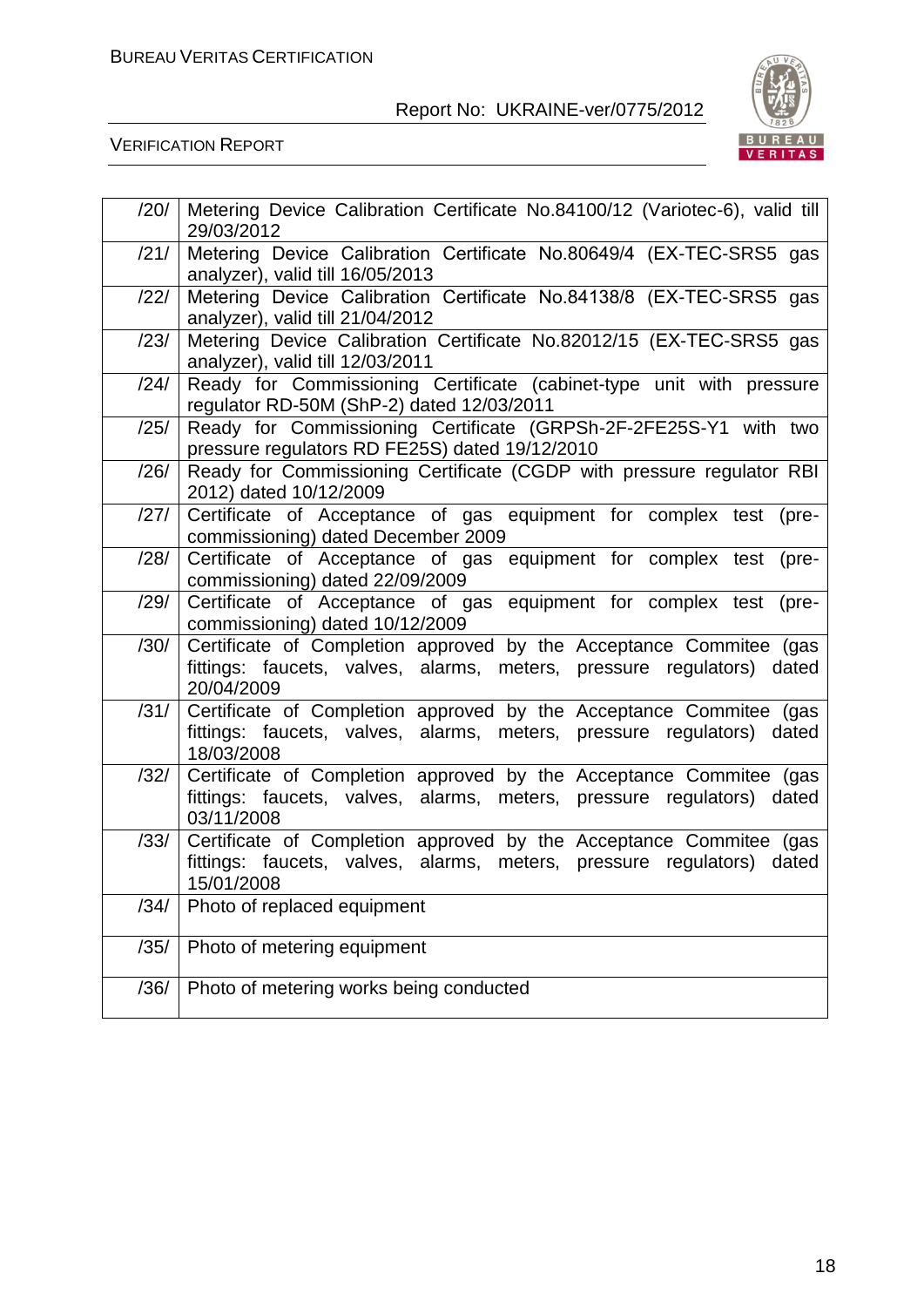

VERIFICATION REPORT

#### **Persons interviewed:**

List persons interviewed during the verification or persons that contributed with other information that are not included in the documents listed above.

|     | <b>Name</b>  | Organisation     | <b>Title</b>                                                      |
|-----|--------------|------------------|-------------------------------------------------------------------|
| /1/ | M. Melets    | PJSC "Dniprogaz" | Chief Metrologist of the<br><b>Metrological Centre</b>            |
| /2/ | Y. Haltsev   | PJSC "Dniprogaz" | <b>Chief Engineer of PTD</b>                                      |
| /3/ | M.Smirnov    | PJSC "Dniprogaz" | Chief Engineer of the<br><b>Metrological Centre</b>               |
| /4/ | S. Borychiv  | PJSC "Dniprogaz" | Senior Master of CPE                                              |
| /5/ | S. Marchenko | PJSC "Dniprogaz" | Engineer of the<br><b>Metrological Centre</b>                     |
| /6/ | D. Prokhach  | "CEP" LLC        | <b>CEP CARBON</b><br><b>EMISSIONS PARTNERS</b><br>S.A. Consultant |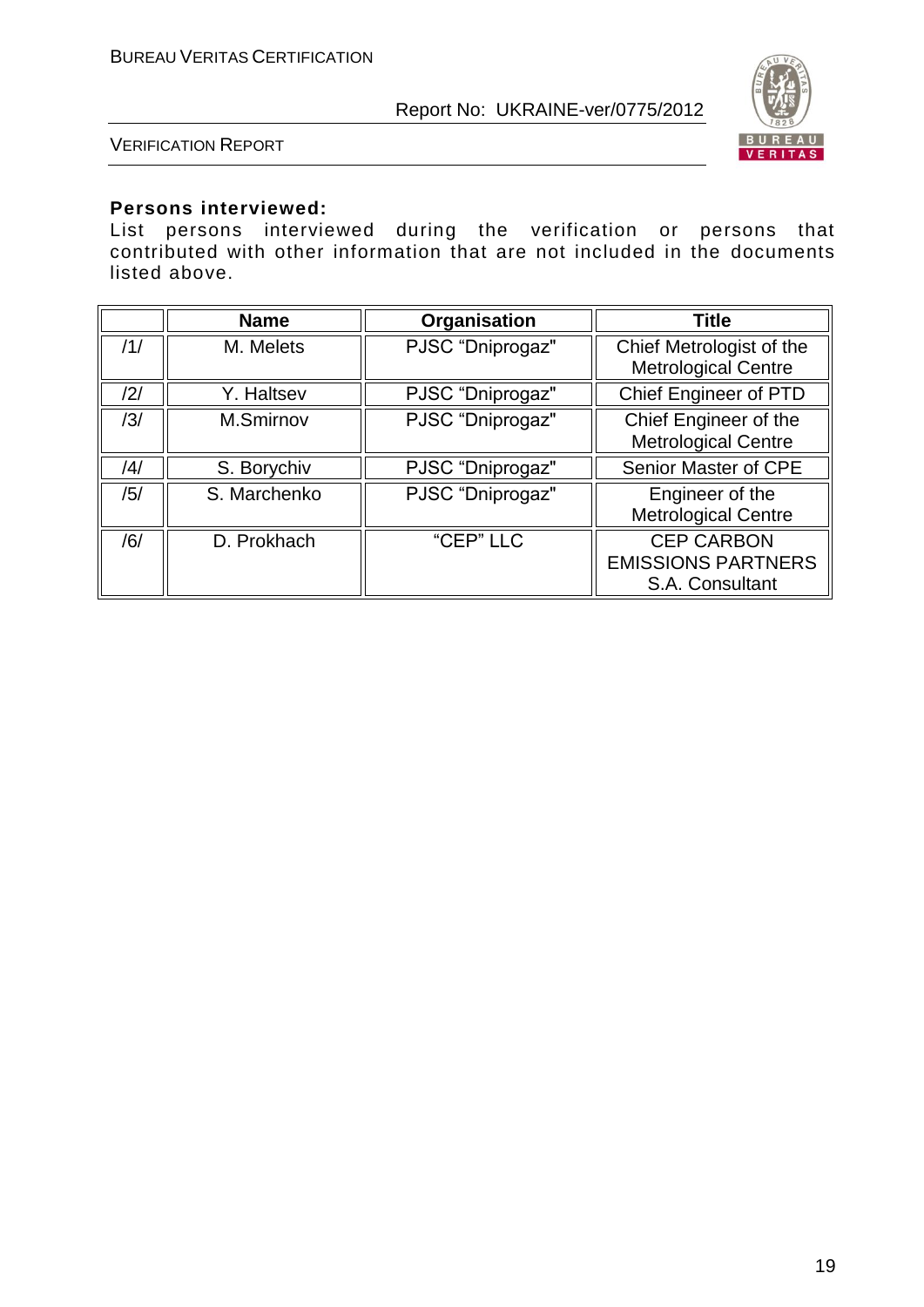

# VERIFICATION REPORT

# APPENDIX A: COMPANY PROJECT VERIFICATION PROTOCOL **BUREAU VERITAS CERTIFICATION HOLDING SAS**

### **JI PROJECT VERIFICATION PROTOCOL**

#### **Check list for verification, according to the JOINT IMPLEMENTATION DETERMINATION AND VERIFICATION MANUAL (Version 01)**

| <b>DVM</b><br>Paragrap<br>h | <b>Check Item</b>                                                                                                                                                                                                                                                              | <b>Initial finding</b>                                                                                                                                                                                                                                                                                                                                                                                                                                                                                         | <b>Draft</b><br><b>Conclusion</b> | <b>Final</b><br><b>Conclusion</b> |
|-----------------------------|--------------------------------------------------------------------------------------------------------------------------------------------------------------------------------------------------------------------------------------------------------------------------------|----------------------------------------------------------------------------------------------------------------------------------------------------------------------------------------------------------------------------------------------------------------------------------------------------------------------------------------------------------------------------------------------------------------------------------------------------------------------------------------------------------------|-----------------------------------|-----------------------------------|
|                             | <b>Project approvals by Parties involved</b>                                                                                                                                                                                                                                   |                                                                                                                                                                                                                                                                                                                                                                                                                                                                                                                |                                   |                                   |
| 90                          | Has the NFPs of at least one Party involved,<br>other than the host Party, issued a written<br>project approval when submitting the first<br>verification report to the secretariat for<br>publication in accordance with paragraph 38<br>of the JI guidelines, at the latest? | The project has been approved by both parties. The<br>Letters of Approval were presented to the verification<br>team.<br><b>CAR 01.</b> Please, provide the information about<br>determination of the project.                                                                                                                                                                                                                                                                                                 | <b>CAR 01</b>                     | OK                                |
| 91                          | Are all the written project approvals by<br>Parties involved unconditional?                                                                                                                                                                                                    | Yes, all the written project approvals by Parties<br>involved are unconditional.                                                                                                                                                                                                                                                                                                                                                                                                                               | <b>OK</b>                         | OK                                |
|                             | <b>Project implementation</b>                                                                                                                                                                                                                                                  |                                                                                                                                                                                                                                                                                                                                                                                                                                                                                                                |                                   |                                   |
| 92                          | Has the project been implemented in<br>accordance with the PDD regarding which<br>the determination has been deemed final<br>and is so listed on the UNFCCC JI website?                                                                                                        | Yes, the project has been implemented in accordance<br>with the PDD, which is listed on the UNFCCC JI<br>website.<br>According to the PDD version 02 the project<br>boundary includes methane leak spots at gas<br>distribution<br>point<br>(cabinet-type)<br>gas<br>distribution point) gas equipment (pressure<br>regulators, sleeves, filters etc.) and gas<br>fittings (cranes, gate valves etc.) located at<br>PJSC "Dniprogaz" gas distribution networks.<br>The project boundary includes gas equipment | <b>CAR 02</b>                     | OK                                |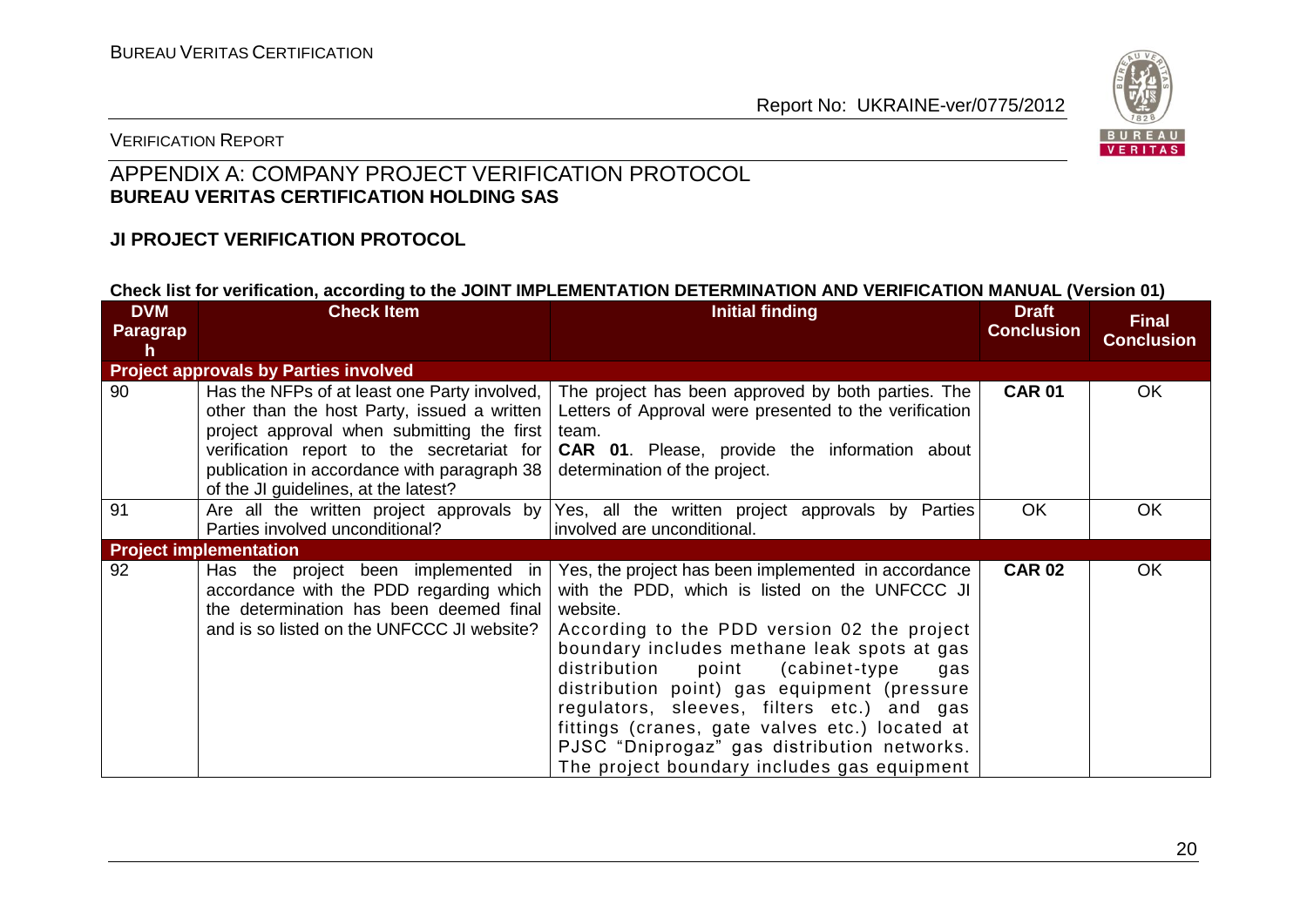

| <b>DVM</b><br>Paragrap<br>h. | <b>Check Item</b>                                                                              | <b>Initial finding</b>                                                                                                                                                                                                                                                                                                                                                                                                                                                                                                                                                                                                                                                                                                                                                                                                                                           | <b>Draft</b><br><b>Conclusion</b> | <b>Final</b><br><b>Conclusion</b> |
|------------------------------|------------------------------------------------------------------------------------------------|------------------------------------------------------------------------------------------------------------------------------------------------------------------------------------------------------------------------------------------------------------------------------------------------------------------------------------------------------------------------------------------------------------------------------------------------------------------------------------------------------------------------------------------------------------------------------------------------------------------------------------------------------------------------------------------------------------------------------------------------------------------------------------------------------------------------------------------------------------------|-----------------------------------|-----------------------------------|
|                              |                                                                                                | of GDPs (CGDPs) (1676 units) and gas<br>fittings (2974units). During the current<br>reporting monitoring period gas equipment of<br>671 GDPs (CGDPs) and 1190 gas fitting<br>units were repaired (replaced) in the<br>framework of the project.<br>Project activities of the current monitoring period<br>(January 1, 2008 - October 31, 2012) also involve<br>Purposeful Examination and Technical Maintenance<br>(PETM) of all GDP (CGDP) gas equipment and gas<br>fittings that were repaired (replaced) in addition to<br>scheduled repairs in the whole JI project life.<br>According to the Monitoring Plan provided in the PDD<br>Version 02, current repairs of gas equipment are<br>carried out once a year, and maintenance is<br>performed once per half-year.<br><b>CAR 02.</b> The name of Annex is specified incorrectly in<br>Section A.6. of MR. |                                   |                                   |
| 93                           | What is the status of operation of the project<br>during the monitoring period?                | The Project has been operational for the whole<br>monitoring period, which is 01/01/2008-31/10/2012.<br><b>CAR 03.</b> Monitoring period is specified incorrectly in<br>Section A.3. of MR.                                                                                                                                                                                                                                                                                                                                                                                                                                                                                                                                                                                                                                                                      | <b>CAR 03</b>                     | OK                                |
|                              | <b>Compliance with monitoring plan</b>                                                         |                                                                                                                                                                                                                                                                                                                                                                                                                                                                                                                                                                                                                                                                                                                                                                                                                                                                  |                                   |                                   |
| 94                           | deemed final and is so listed on the so listed on the UNFCCC JI website.<br>UNFCCC JI website? | Did the monitoring occur in accordance with Yes, the monitoring was carried out in accordance with<br>the monitoring plan included in the PDD the monitoring plan included in the PDD regarding<br>regarding which the determination has been which the determination has been deemed final and is<br><b>CL 01.</b> Please provide explanation of the difference                                                                                                                                                                                                                                                                                                                                                                                                                                                                                                 | <b>CL 01</b>                      | <b>OK</b>                         |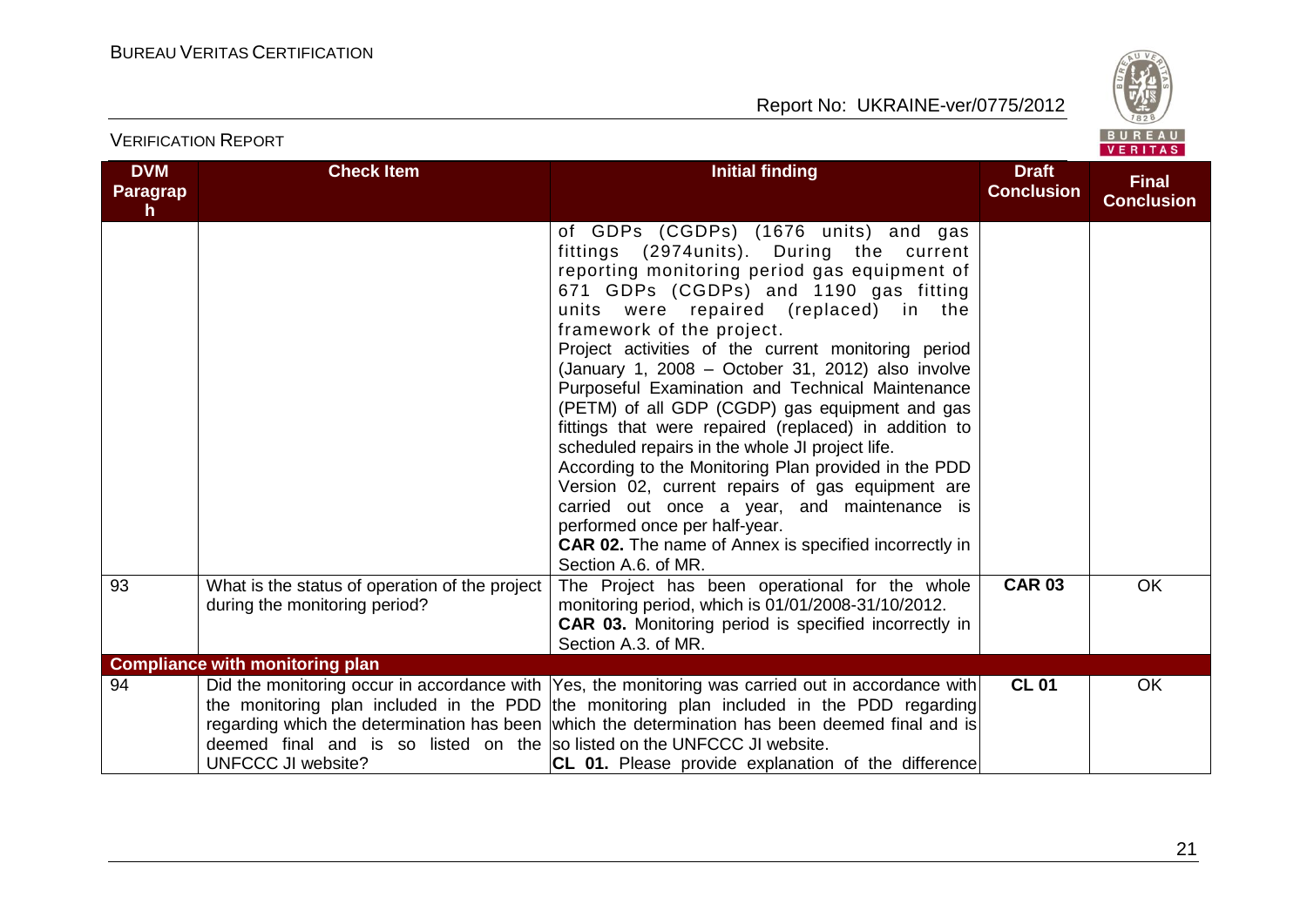

| <b>DVM</b><br><b>Paragrap</b><br>$\mathsf{h}$ | <b>Check Item</b>                                                                                                                                                                                                                                                                                                                                                    | <b>Initial finding</b>                                                                                                                                                                                                                                                                                                                                                                                                                                                                                                                                                                                                                                                                                                                                                                                                                                                                                                                                                                                                                                                                                                                                                                                                                                                                                                                                                                | <b>Draft</b><br><b>Conclusion</b> | <b>Final</b><br><b>Conclusion</b> |
|-----------------------------------------------|----------------------------------------------------------------------------------------------------------------------------------------------------------------------------------------------------------------------------------------------------------------------------------------------------------------------------------------------------------------------|---------------------------------------------------------------------------------------------------------------------------------------------------------------------------------------------------------------------------------------------------------------------------------------------------------------------------------------------------------------------------------------------------------------------------------------------------------------------------------------------------------------------------------------------------------------------------------------------------------------------------------------------------------------------------------------------------------------------------------------------------------------------------------------------------------------------------------------------------------------------------------------------------------------------------------------------------------------------------------------------------------------------------------------------------------------------------------------------------------------------------------------------------------------------------------------------------------------------------------------------------------------------------------------------------------------------------------------------------------------------------------------|-----------------------------------|-----------------------------------|
|                                               |                                                                                                                                                                                                                                                                                                                                                                      | between emission reductions of GHG in MR and<br>determined PDD in Section A.7.                                                                                                                                                                                                                                                                                                                                                                                                                                                                                                                                                                                                                                                                                                                                                                                                                                                                                                                                                                                                                                                                                                                                                                                                                                                                                                        |                                   |                                   |
| 95(a)                                         | For calculating the emission reductions or<br>enhancements of net removals, were key<br>factors, e.g. those listed in 23 (b) (i)-(vii)<br>above, influencing the baseline emissions or<br>net removals and the activity level of the<br>project and the emissions or removals as<br>well as risks associated with the project<br>taken into account, as appropriate? | For calculating the emission reductions key factors,<br>such as sequence number of GDN component, Global<br>Warming Potential of methane, number of activity<br>(replacement/repair) at GDN component after the<br>presence of APLNG was<br>determined at such<br>component, average mass fraction of methane in the<br>natural gas, natural gas leak factor from GDN<br>component in CLS, natural gas leak factor that<br>corresponds to APLNG for GDN component, time of<br>operation of GDN component under pressure from the<br>beginning of monitoring period "y" to implementation<br>of project activities (repair / replacement) that resulted<br>in the repair of APLNG at such component, time of<br>operation of GDN component under pressure from the<br>moment of implementation of project activities (repair /<br>replacement) that resulted in the repair of APLNG at<br>such component to the end of the monitoring period<br>"y", experience in implementing activities provided by<br>the project, current practice that exists in this field in<br>Ukraine, financial costs and background, legislation,<br>influencing the baseline emissions and the activity<br>level of the project and the emissions as well as risks<br>associated with the project were taken into account,<br>as appropriate.<br><b>CAR 04.</b> The amount of emission reductions in 2008 | <b>CAR 04</b>                     | <b>OK</b>                         |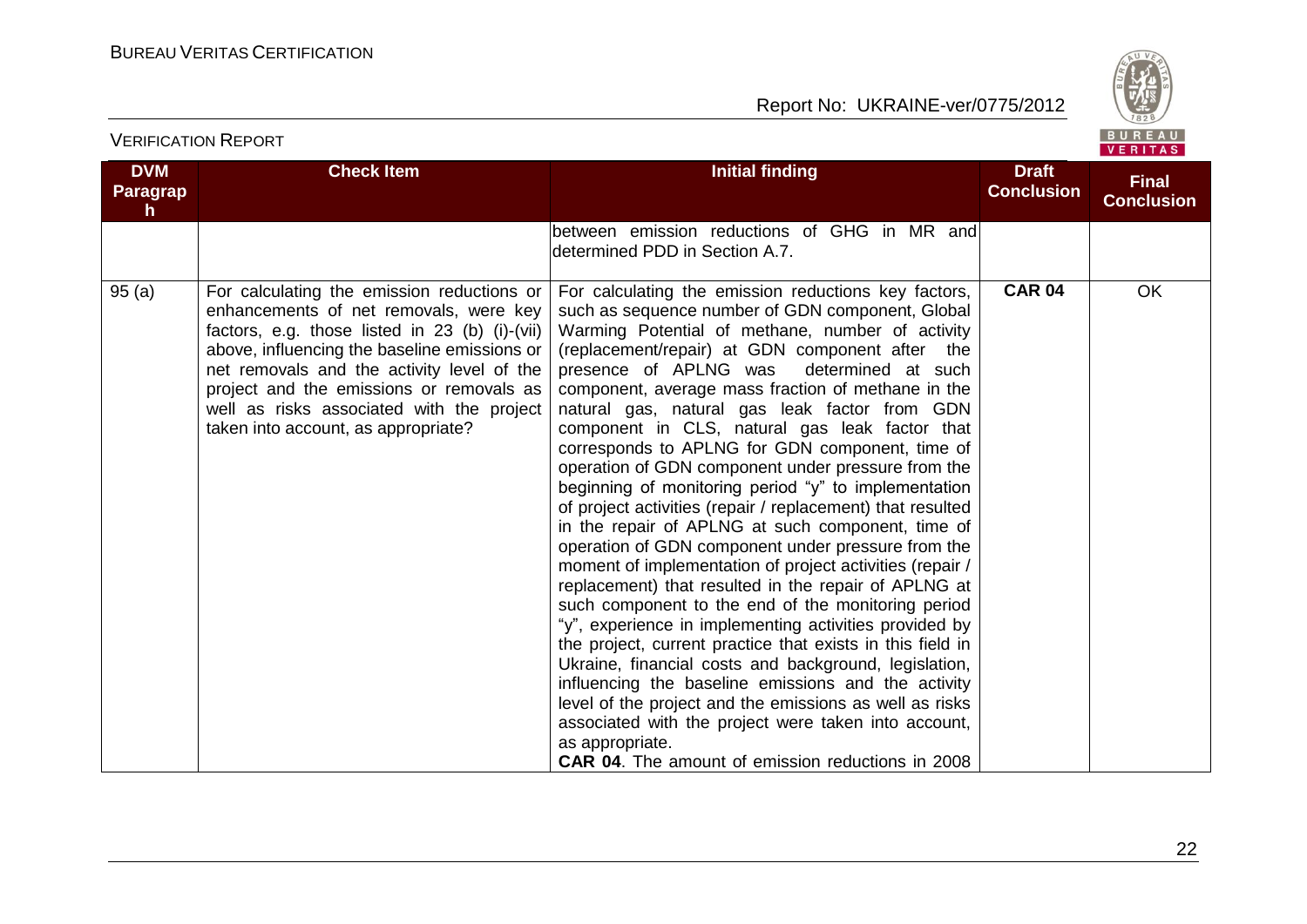

#### **DVM Paragrap h Check Item Initial finding Initial finding Draft Conclusion Final Conclusion** is not the difference between the baseline and project GHG emissions. Correct this discrepancy. 95 (b) Are data sources used for calculating emission reductions or enhancements of net removals clearly identified, reliable and transparent? Yes, data sources used for calculating emission reductions or enhancements of net removals are clearly identified, reliable and transparent **CL 02**. Please provide a reference to Supporting document 1 in Table 4 of MR. **CL 02** OK 95 (c) Are emission factors, including default emission factors, if used for calculating the emission reductions or enhancements of net removals, selected by carefully balancing accuracy and reasonableness, and appropriately justified of the choice? Yes, emission factors, including default emission factors, that are used for calculating the emission reductions or enhancements of net removals, are selected by carefully balancing accuracy and reasonableness, and appropriately justified of the choice. OK OK 95 (d) Is the calculation of emission reductions or enhancements of net removals based on conservative assumptions and the most plausible scenarios in a transparent manner? The calculation of emission reductions is based on conservative assumptions and the most plausible scenarios in a transparent manner. OK OK **Applicable to JI SSC projects only** 96 Is the relevant threshold to be classified as JI SSC project not exceeded during the monitoring period on an annual average basis? If the threshold is exceeded, is the maximum emission reduction level estimated in the PDD for the JI SSC project or the bundle for the monitoring period determined? N/a N/a N/a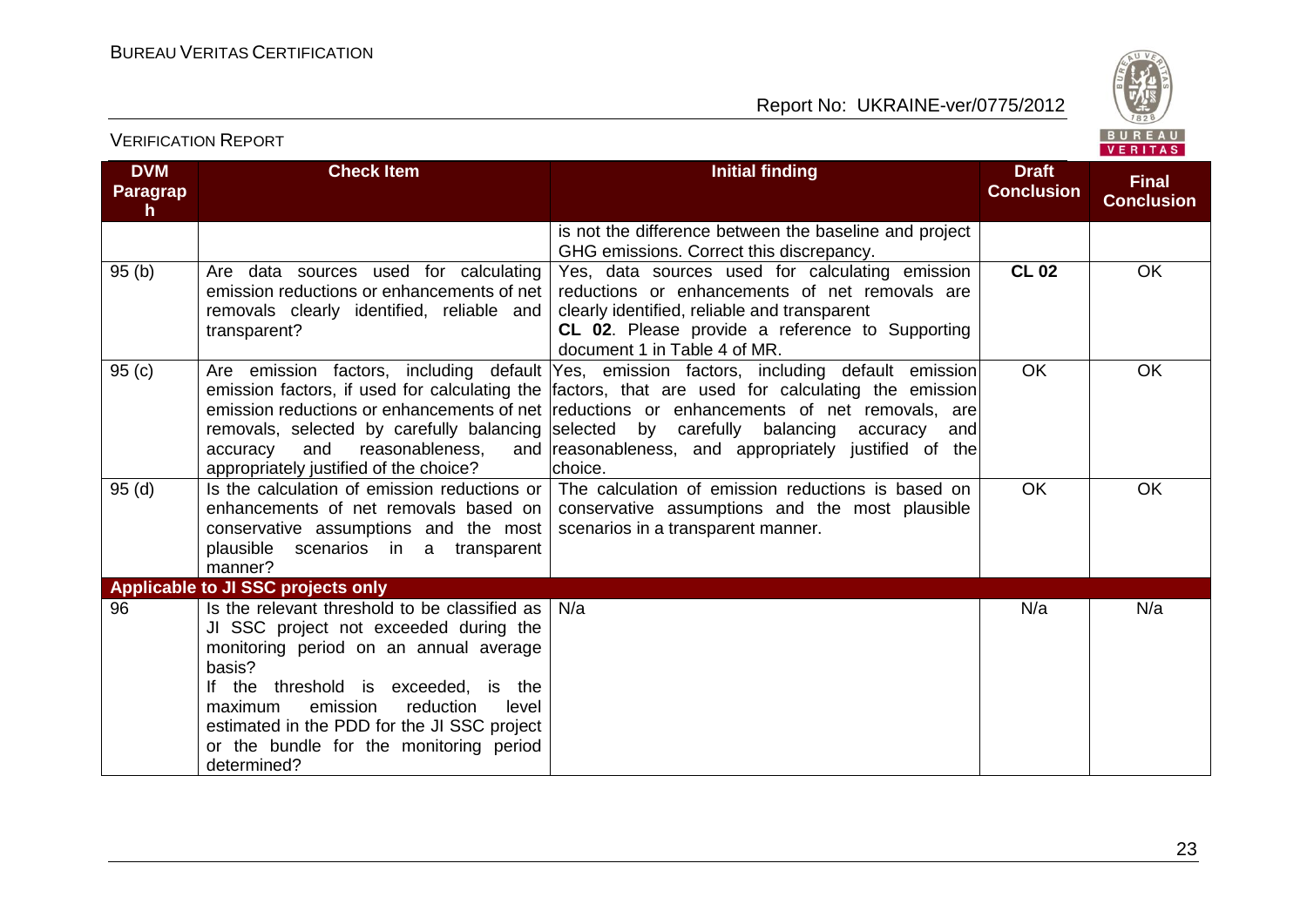

| <b>VERIFICATION REPORT</b>   |                                                                                                                                                                                                                                                                                                                                               |                        |                                   | BUREAU<br><b>VERITAS</b>          |
|------------------------------|-----------------------------------------------------------------------------------------------------------------------------------------------------------------------------------------------------------------------------------------------------------------------------------------------------------------------------------------------|------------------------|-----------------------------------|-----------------------------------|
| <b>DVM</b><br>Paragrap<br>h. | <b>Check Item</b>                                                                                                                                                                                                                                                                                                                             | <b>Initial finding</b> | <b>Draft</b><br><b>Conclusion</b> | <b>Final</b><br><b>Conclusion</b> |
|                              | Applicable to bundled JI SSC projects only                                                                                                                                                                                                                                                                                                    |                        |                                   |                                   |
| 97(a)                        | Has the composition of the bundle not<br>changed from that is stated in F-JI-<br>SSCBUNDLE?                                                                                                                                                                                                                                                   | N/a                    | N/a                               | N/a                               |
| 97(b)                        | If the determination was conducted on the<br>basis of an overall monitoring plan, have the<br>project participants submitted a common<br>monitoring report?                                                                                                                                                                                   | N/a                    | N/a                               | N/a                               |
| 98                           | If the monitoring is based on a monitoring<br>that provides for overlapping<br>plan<br>monitoring periods, are the monitoring<br>periods per component of the project clearly<br>specified in the monitoring report?<br>Do the monitoring periods not overlap with<br>those for which verifications were already<br>deemed final in the past? | N/a                    | N/a                               | N/a                               |
|                              | <b>Revision of monitoring plan</b>                                                                                                                                                                                                                                                                                                            |                        |                                   |                                   |
|                              | Applicable only if monitoring plan is revised by project participant                                                                                                                                                                                                                                                                          |                        |                                   |                                   |
| 99(a)                        | Did the project participants provide an N/a<br>appropriate justification for the proposed<br>revision?                                                                                                                                                                                                                                        |                        | N/a                               | N/a                               |
| 99(b)                        | Does the proposed revision improve the<br>accuracy and/or applicability of information<br>compared to the<br>collected<br>original<br>monitoring plan without changing conformity<br>with the relevant rules and regulations for<br>the establishment of monitoring plans?                                                                    | N/a                    | N/a                               | N/a                               |
| <b>Data management</b>       |                                                                                                                                                                                                                                                                                                                                               |                        |                                   |                                   |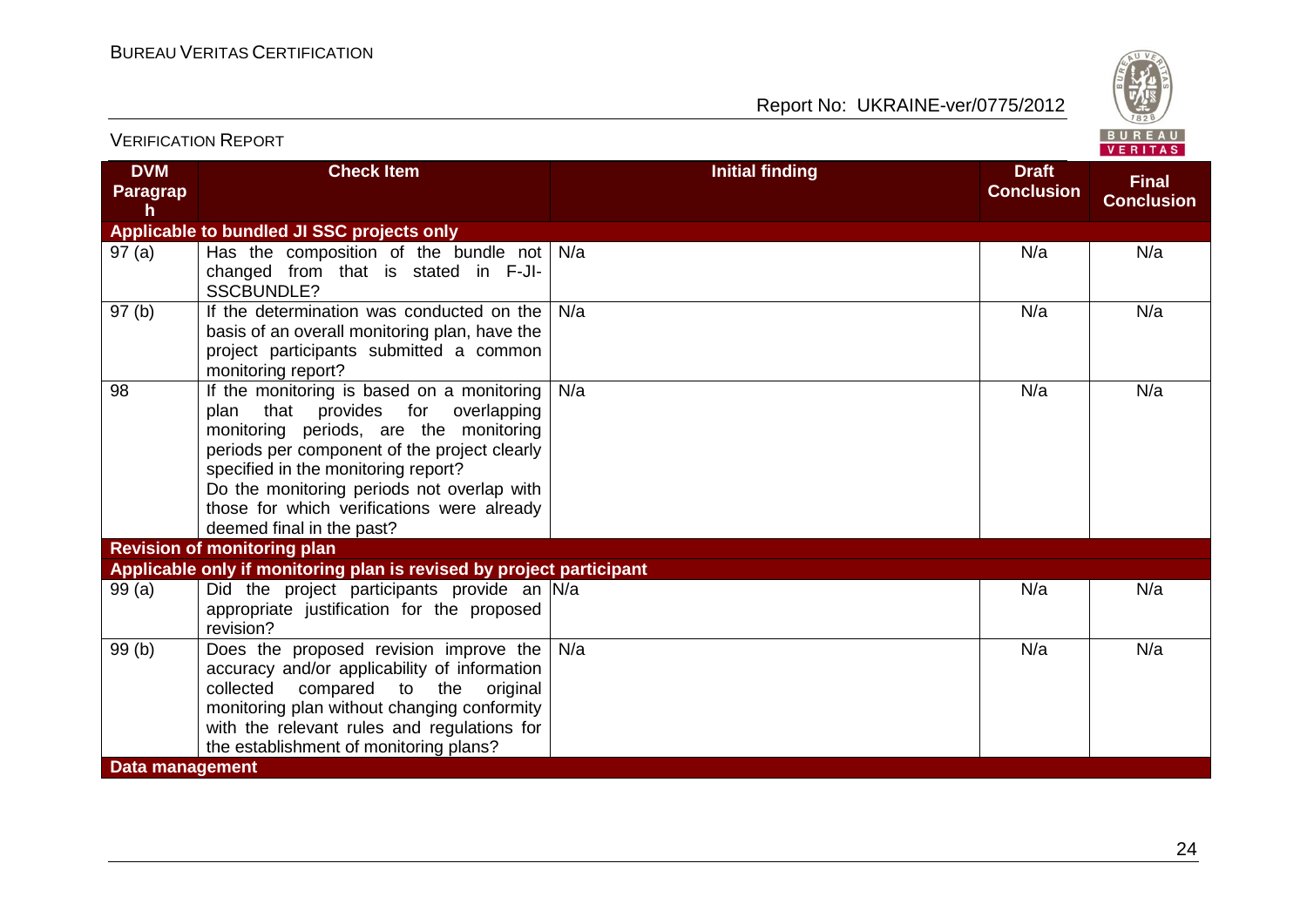

#### **DVM Paragrap h Check Item Initial finding Initial finding Draft Conclusion Final Conclusion** 101 (a)  $\vert$  Is the implementation of data collection procedures in accordance with the monitoring plan, including the quality control and quality assurance procedures? The implementation of data collection procedures in accordance with the monitoring plan, including the quality control and quality assurance procedures. **CL 03**. Please, give the decree on creation of the Working Team to verification teem. **CL 03** OK 101 (b)  $\vert$  Is the function of the monitoring equipment, including its calibration status, is in order? Yes, the function of the monitoring equipment, including its calibration status is in order. **CL 04.** Please, give a documentation about procedure of calibration of metering device. **CL 04** OK 101 (c) Are the evidence and records used for the monitoring maintained in a traceable manner? Yes, the evidence and records used for the monitoring are maintained in a traceable manner. OK OK 101 (d) Is the data collection and management system for the project in accordance with the monitoring plan? The data collection and management system for the project is in accordance with the monitoring plan. The Verification Team confirms the effectiveness of existing management system and operating system and considers them suitable for reliable monitoring of the project. **CAR 05**. Please, check the numbering of references in the MR. **CAR 05** OK **Verification regarding programs of activities (additional elements for assessment)** 102 Is any JPA that has not been added to the  $N/a$ JI PoA not verified? N/a N/a N/a 103 Is the verification based on the monitoring reports of all JPAs to be verified? N/a N/a N/a 103 Does the verification ensure the accuracy and conservativeness of the emission reductions or enhancements of removals N/a N/a N/a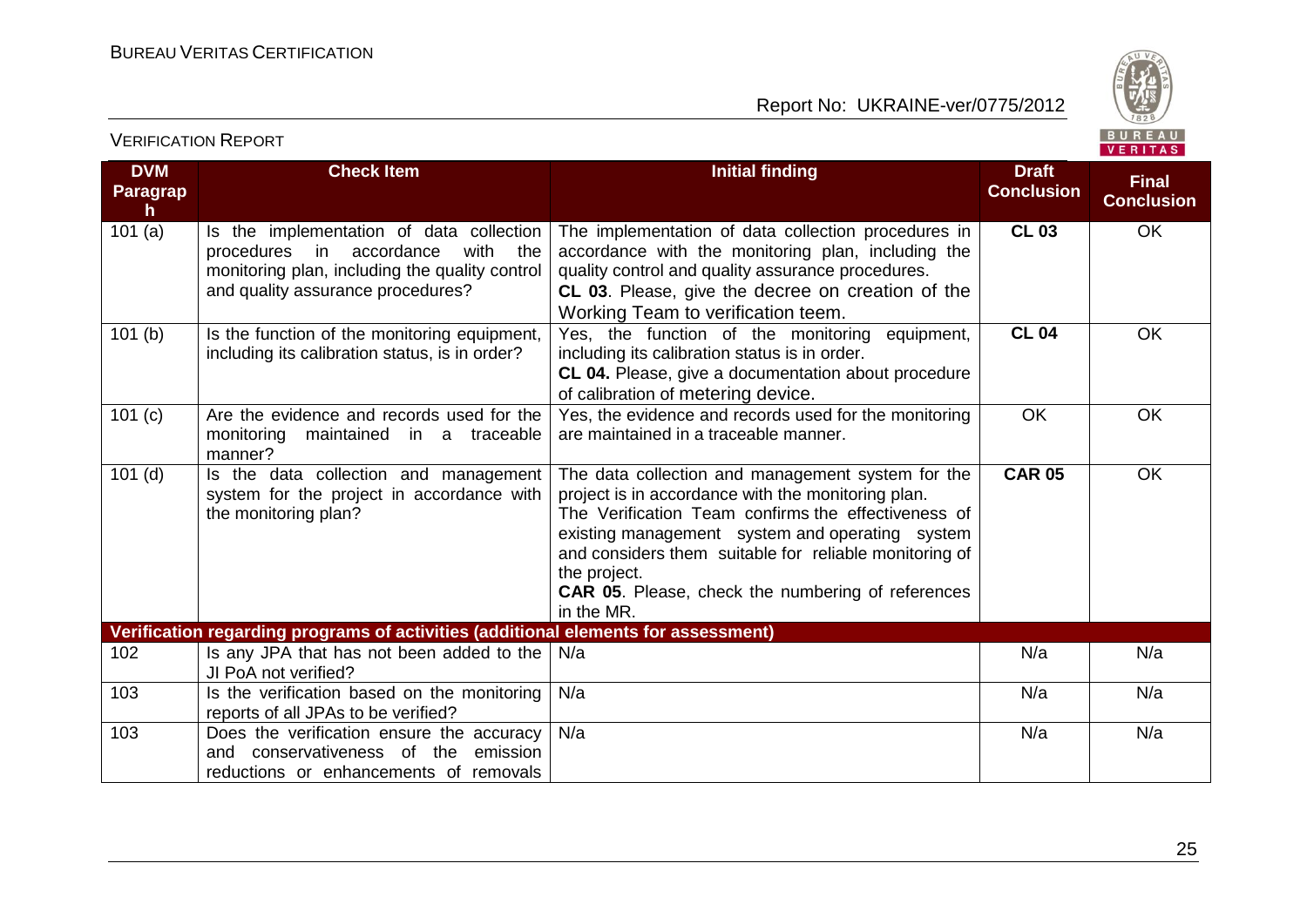

|                             | <b>VERIFICATION REPORT</b>                                                                                                                                                                                                                                                                                                                                                                                                                                                                                                                                                                                                                                                                                                                                                                        |                        |                                   | BUREAU<br><b>VERITAS</b>          |
|-----------------------------|---------------------------------------------------------------------------------------------------------------------------------------------------------------------------------------------------------------------------------------------------------------------------------------------------------------------------------------------------------------------------------------------------------------------------------------------------------------------------------------------------------------------------------------------------------------------------------------------------------------------------------------------------------------------------------------------------------------------------------------------------------------------------------------------------|------------------------|-----------------------------------|-----------------------------------|
| <b>DVM</b><br>Paragrap<br>h | <b>Check Item</b>                                                                                                                                                                                                                                                                                                                                                                                                                                                                                                                                                                                                                                                                                                                                                                                 | <b>Initial finding</b> | <b>Draft</b><br><b>Conclusion</b> | <b>Final</b><br><b>Conclusion</b> |
|                             | generated by each JPA?                                                                                                                                                                                                                                                                                                                                                                                                                                                                                                                                                                                                                                                                                                                                                                            |                        |                                   |                                   |
| 104                         | Does the monitoring period not overlap with<br>previous monitoring periods?                                                                                                                                                                                                                                                                                                                                                                                                                                                                                                                                                                                                                                                                                                                       | N/a                    | N/a                               | N/a                               |
| 105                         | If the AIE learns of an erroneously included<br>JPA, has the AIE informed the JISC of its<br>findings in writing?                                                                                                                                                                                                                                                                                                                                                                                                                                                                                                                                                                                                                                                                                 | N/a                    | N/a                               | N/a                               |
|                             | Applicable to sample-based approach only                                                                                                                                                                                                                                                                                                                                                                                                                                                                                                                                                                                                                                                                                                                                                          |                        |                                   |                                   |
| 106                         | Does the sampling plan prepared by the<br>AIE:<br>(a) Describe its sample selection, taking into<br>account that:<br>(i) For each verification that uses a<br>sample-based approach, the sample<br>shall<br>be<br>selection<br>sufficiently<br>representative of the JPAs in the JI<br>Project. Such extrapolation to all JPAs<br>identified for that<br>verification<br>is is<br>reasonable,<br>taking<br>into<br>account<br>differences among the characteristics of<br>JPAs, such as:<br>- The types of JPAs;<br>The complexity of the applicable<br>technologies and/or measures used;<br>- The geographical location of each JPA;<br>- The amounts of expected emission<br>reductions of the JPAs being verified;<br>The number of JPAs for which<br>emission reductions are being verified; | N/a                    | N/a                               | N/a                               |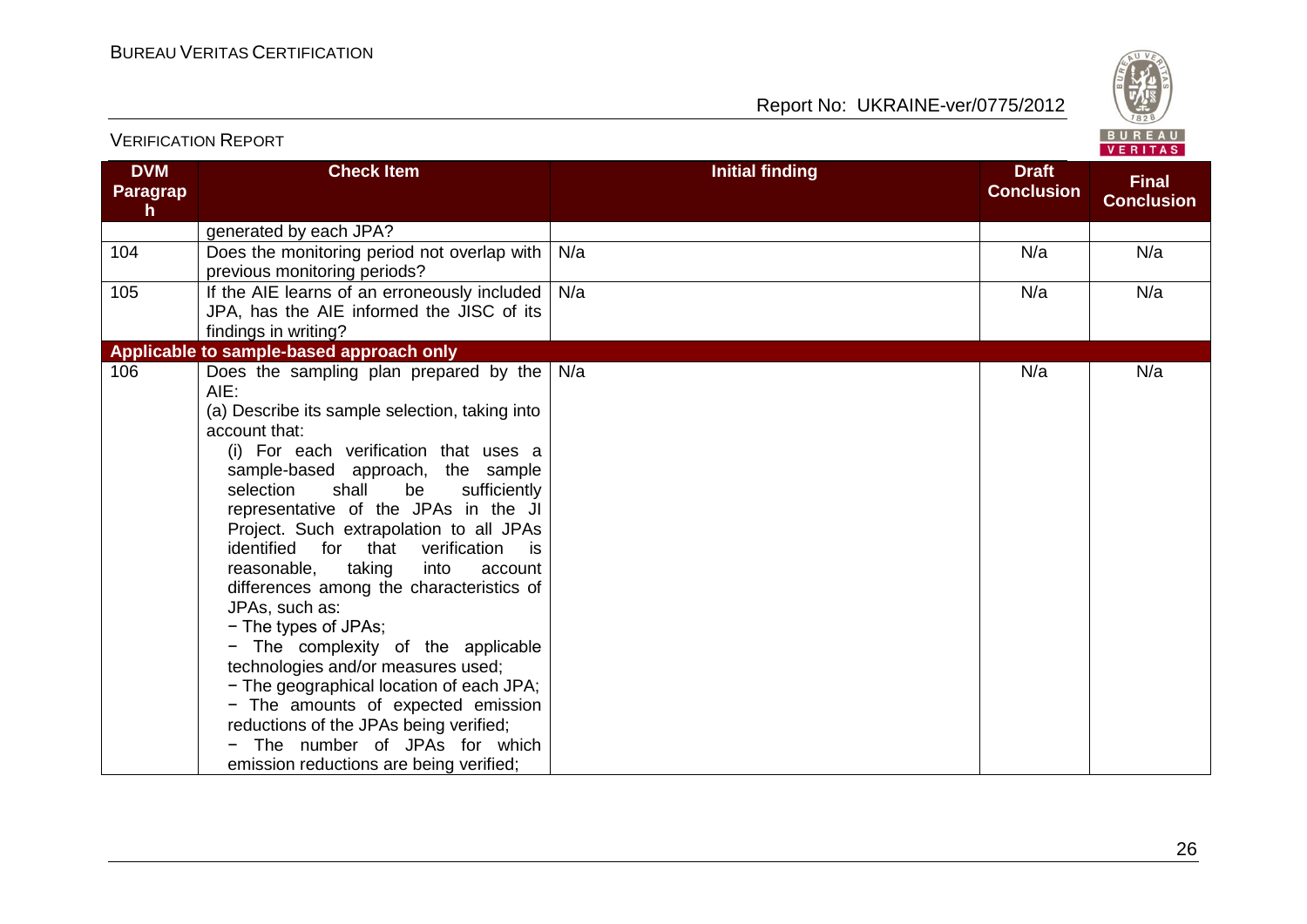

| <b>VERIFICATION REPORT</b>             |                                                                                                                                                                                                                                                                                                                                                                                             | BUREAU<br><b>VERITAS</b> |                                   |                                   |
|----------------------------------------|---------------------------------------------------------------------------------------------------------------------------------------------------------------------------------------------------------------------------------------------------------------------------------------------------------------------------------------------------------------------------------------------|--------------------------|-----------------------------------|-----------------------------------|
| <b>DVM</b><br>Paragrap<br>$\mathsf{h}$ | <b>Check Item</b>                                                                                                                                                                                                                                                                                                                                                                           | <b>Initial finding</b>   | <b>Draft</b><br><b>Conclusion</b> | <b>Final</b><br><b>Conclusion</b> |
|                                        | - The length of monitoring periods of the<br>JPAs being verified; and<br>The samples selected for prior<br>verifications, if any?                                                                                                                                                                                                                                                           |                          |                                   |                                   |
| 107                                    | Is the sampling plan ready for publication<br>through the secretariat along with the<br>verification<br>report<br>and<br>supporting<br>documentation?                                                                                                                                                                                                                                       | N/a                      | N/a                               | N/a                               |
| 108                                    | Has the AIE made site inspections of at $\vert$ N/a<br>least the square root of the number of total<br>JPAs, rounded to the upper whole number?<br>If the AIE makes no site inspections or<br>fewer site inspections than the square root<br>of the number of total JPAs, rounded to the<br>upper whole number, then does the AIE<br>provide a reasonable explanation and<br>justification? |                          | N/a                               | N/a                               |
| 109                                    | Is the sampling plan available<br>for<br>submission to the secretariat for the JISC.s<br>ex ante assessment? (Optional)                                                                                                                                                                                                                                                                     | N/a                      | N/a                               | N/a                               |
| 110                                    | If the AIE learns of a fraudulently included<br>JPA, a fraudulently monitored JPA or an<br>inflated number of emission reductions<br>claimed in a JI PoA, has the AIE informed<br>the JISC of the fraud in writing?                                                                                                                                                                         | N/a                      | N/a                               | N/a                               |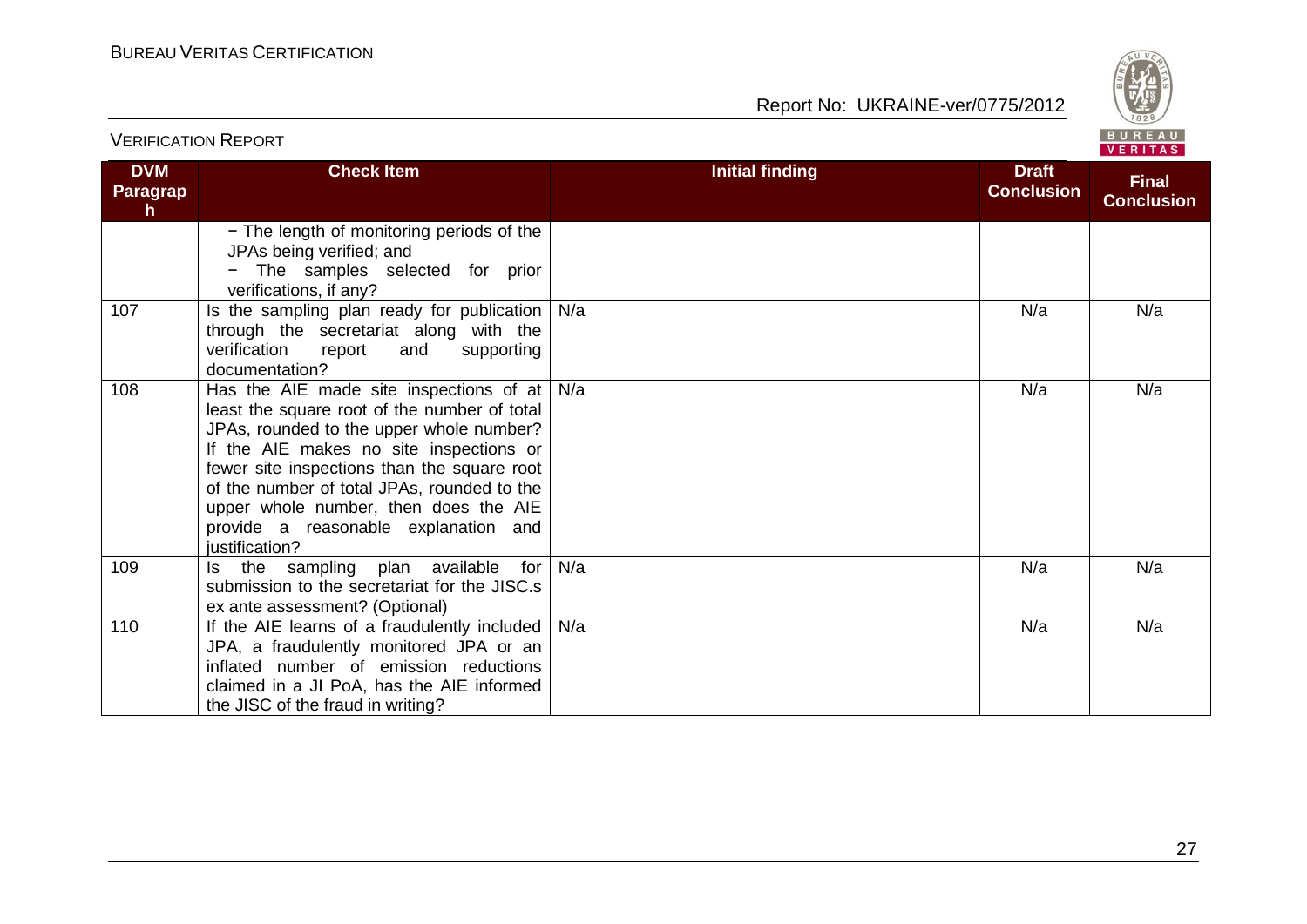

# VERIFICATION REPORT

#### **TABLE 2 RESOLUTION OF CLARIFICATION AND CORRECTIVE ACTION REQUESTS**

| Draft report clarifications and corrective<br>action requests by validation team                                                                                  | Ref.<br>to<br><b>checklist</b><br>question in<br>table 1 | <b>Summary</b><br><b>of</b><br>project<br>response                                                                                                                                                                                                                                                                                                                                    | participant   Verification team conclusion                   |
|-------------------------------------------------------------------------------------------------------------------------------------------------------------------|----------------------------------------------------------|---------------------------------------------------------------------------------------------------------------------------------------------------------------------------------------------------------------------------------------------------------------------------------------------------------------------------------------------------------------------------------------|--------------------------------------------------------------|
| <b>CAR 01.</b> Please, provide the information about<br>determination of the project.                                                                             | 90                                                       | JI Project "Reduction of methane leaks on<br>the gas equipment of the gas distribution<br>points and on the gas armature, flanged,<br>threaded joints of the gas distribution<br>pipelines of PJSC "Dniprogaz" was<br>determined by the Bureau<br>Veritas<br>Certification, determination report No.<br>UKRAINE-DET/0685/2012<br>from<br>15/10/2012.                                  | The issue is closed as relevant<br>information was provided. |
| <b>CAR 02.</b> The name of Annex is specified incorrectly<br>in Section A.6. of MR.                                                                               | 92                                                       | Annex A. Supporting document1. Calculation  <br>of greenhouse gas emission reductions<br>generated by the JI project "Reduction of<br>methane leaks on the gas equipment of the<br>gas distribution points and on the gas<br>armature, flanged, threaded joints of the gas<br>distribution pipelines of PJSC "Dniprogaz" in<br>the period from January 1, 2008 to October<br>31, 2012 | Relevant corrections were made. The<br>issue is closed.      |
| CAR 03. Monitoring period is specified<br>incorrectly in Section A.3. of MR.                                                                                      | 93                                                       | Monitoring period is from January 1, 2008 to<br>October 31, 2012.                                                                                                                                                                                                                                                                                                                     | The issue is closed as relevant<br>corrections were made.    |
| <b>CAR 04.</b> The amount of emission reductions in<br>2008 is not the difference between the<br>baseline and project GHG emissions. Correct<br>this discrepancy. | 95(a)                                                    | This discrepancy was caused by rounding<br>in Annex A. Relevant corrections were<br>made.                                                                                                                                                                                                                                                                                             | The issue is closed as relevant<br>corrections were made.    |